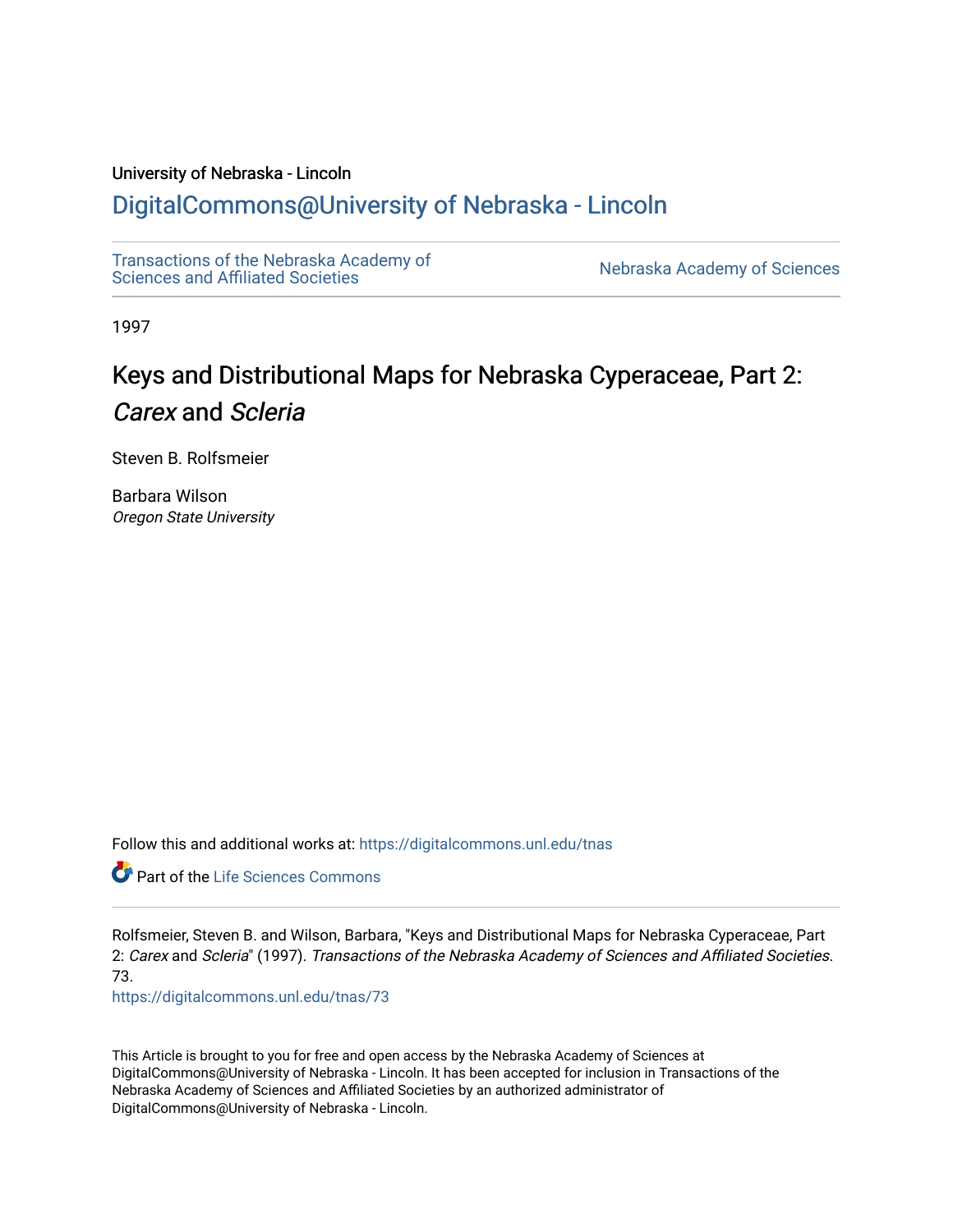### KEYS AND DISTRIBUTIONAL MAPS FOR NEBRASKA CYPERACEAE,

### PART 2: *CAREX* AND *SCLERIA*

Steven B. Rolfsmeier and

Barbara Wilson\*

Department of Biology University of Nebraska at Omaha Omaha, Nebraska 68182-0040

2293 Superior Road Milford, Nebraska 68405-8420

#### *ABSTRACT*

Keys and distributional maps are provided for the 71 species and one hybrid of *Carex* and single species of *Scleria*  documented for Nebraska. Six *species-Carex albursina,* C. *melanostachya,* C. *mesochorea,* C. *umbellata,* C. *utriculata,*  and *Scleria triglomerata-and* a *hybrid-Carex laeviconica* x c. *trichocarpa-are* newly reported for the State, while eight species attributed to the State in the *Flora of the Great Plains*  (Great Plains Flora Association 1986) are deleted-C. *crinita,*  C. *festucacea,* C. *haydenii,* C. *muehlenbergii* var. *enervis,* C. *normalis,* C. *siccata* (as C. *foenea),* C. *stricta,* and C. *trichocarpa-based* on re-identifications or on specimens of doubtful provenance in the State. Notes on local systematic problems within the genera are also included.

t t t

With 71 species, the sedges *(Carex)* are the largest genus of vascular plants in Nebraska and are common constituents of prairie, woodland and wetlands. All but one *(C. melanostachya)* are native to North America, and several (e. g. C. *filifolia,* C. *nebrascensls)* are economically important range plants. The genus *Scleria*  was not documented from Nebraska until the discovery of a population of *S. triglomerata* in 1997, and its occurrence in the State is reported here for the first time. All other Cyperaceae were treated by Rolfsmeier (1995) as Part 1.

Floristic and systematic research on Nebraska Cyperaceae since the publication of the *Flora of the Great Plains* (Great Plains Flora Association 1986) (hereinafter referred to as the *Flora GP)* has resulted in numerous changes to the treatment published there. Six species are newly reported for Nebraska: *Carex albursina,* C. *melanostachya,* C. *mesochorea,* C. *umbellata,* C. *utriculata,* and *Scleria triglomerata,* four of which were newly collected since publication of the *Flora GP.* Additionally, the sterile hybrid *Carex laeviconica* x C. *trichocarpa* is newly reported for the State. Seven species attributed to Nebraska in the

\*Present address: Department of Botany, Oregon State University, Corvallis, Oregon

*Flora GP* are deleted based on misidentifications: *Carex festucacea,* C. *haydenii,* C. *muehlenbergii* var. *enervis,*  C. *normalis,* C. *siccata* (reported as C. *foenea),* C. *stricta,*  and C. *trichocarpa;* and an eighth *(C. crinita)* is deleted based on a specimen which is part of a collection mistakenly attributed to the State. Numerous nomenclatural changes have also been made in *Carex* by researchers preparing treatments for the *Flora of North America;* these are included here wherever possible. Distributional maps for Nebraska Cyperaceae were last published in the *Atlas of the Flora of the Great Plains*  (Great Plains Flora Association 1977) (hereinafter referred to as the *Atlas GP),* and are here updated to reflect numerous changes as a result of 20 years of field work and of corrections of numerous erroneous records published in the *Atlas GP.* 

The objectives of this paper are to provide up-todate distributional data for all the unisexual-flowered Cyperaceae in Nebraska, and to present updated "userfriendly" keys that rely as little as possible on characters that are difficult to observe, and accommodate atypical variants of our species.

#### METHODS

The key is adapted from the second author's unpublished key to *Carex* of eastern Nebraska and southwestern Iowa, which was organized following the excellent treatment of Steyermark (1963). The keys presented here also borrow from Gleason and Cronquist (1991), Kolstad (1986), Larson (1993) and Voss (1972), along with other works cited in the body of the paper. Original characteristics are included based on observations of Nebraska material and on numerous suggestions made by Dr. A. A. Reznicek of the University of Michigan. Descriptions of species are limited to the key; more complete descriptions are available in the *Flora GP* and other sources.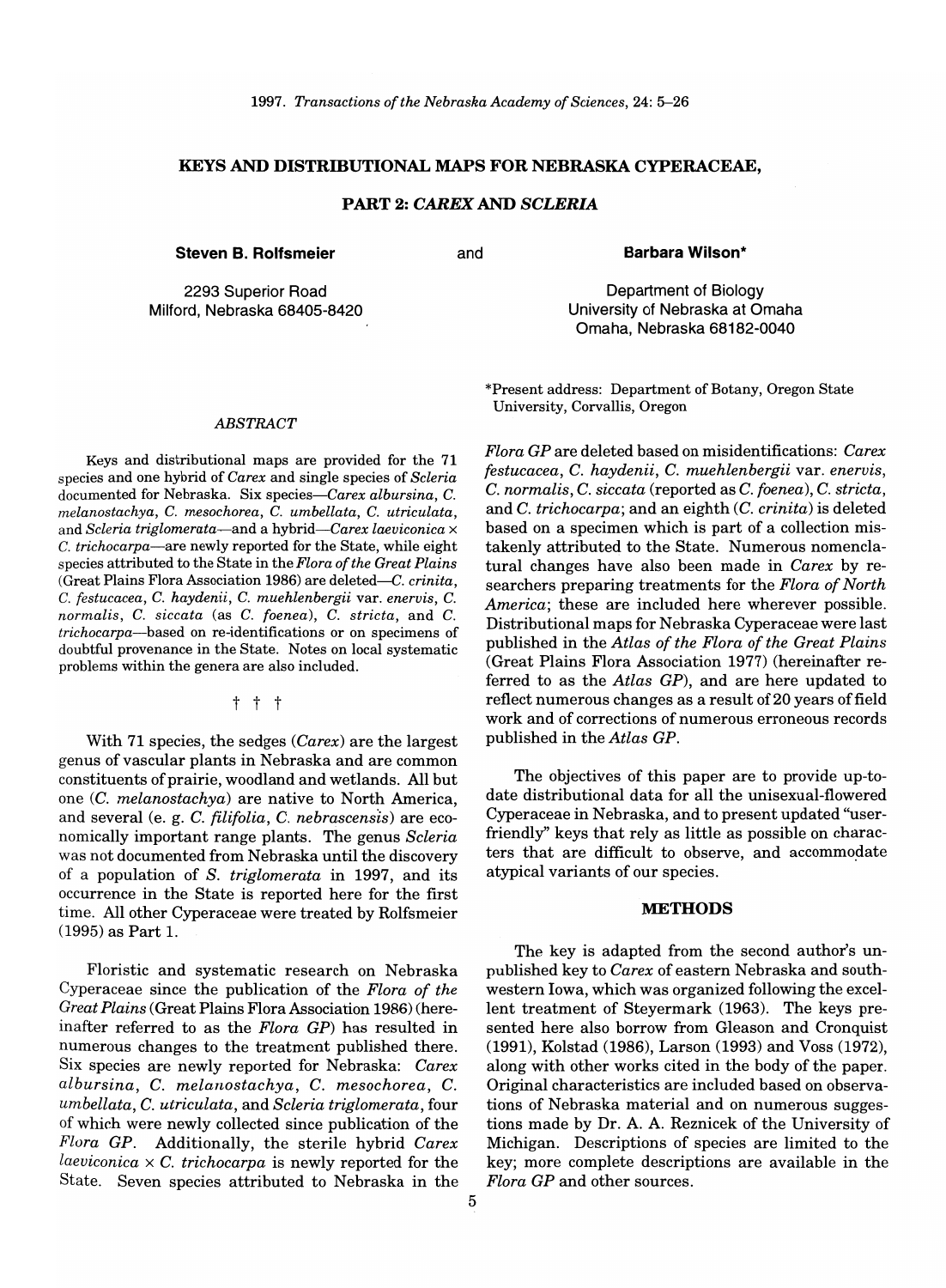The maps were compiled wholly from observations of specimens rather than from literature reports. The primary sources of data were the herbaria of the University of Nebraska-Lincoln (NEB), University of Nebraska at Omaha (OMA), University of Nebraska at Kearney, Chadron State College (CSCN), and University of Kansas (KANU). Additional data have been included from the Rocky Mountain Herbarium (RM) in Laramie, Wyoming; the University of South Dakota (SDU) and South Dakota State University (SDC); and, in Nebraska, Wayne State College, Doane College, Cedar Point Biological Station of the University of Nebraska, Crescent Lake National Wildlife Refuge, Nebraska Game and Parks Commission, and the personal collection of Robert Kaul. All distributional data are maintained by the first author in a computerized database.

### **KEY TO THE GENERA**

| 1. |    |                                                                                                                         | Culms (aboveground stems) naked, without evident leaves, but bladeless sheaths may be present at base    |  |  |  |  |
|----|----|-------------------------------------------------------------------------------------------------------------------------|----------------------------------------------------------------------------------------------------------|--|--|--|--|
|    | 2. |                                                                                                                         |                                                                                                          |  |  |  |  |
|    | 2. |                                                                                                                         | Inflorescence of 2-many spikelets, or if 1, then appearing to arise below the tip of the culm  (Scirpus) |  |  |  |  |
| 1. |    | Culms with evident leaves, at least at base                                                                             |                                                                                                          |  |  |  |  |
|    | 3. | Flowers unisexual; achene either enclosed in a sac-like structure (perigynium) or hard, bony, whitish,<br>and spherical |                                                                                                          |  |  |  |  |
|    |    |                                                                                                                         | 4. Pistillate flower (except for protruding style) and achene enclosed in a loose or tight sac-like      |  |  |  |  |
|    |    |                                                                                                                         | structure (perigynium); achene usually flattened or angled (unless infected with gall) and yellow-       |  |  |  |  |
|    |    |                                                                                                                         |                                                                                                          |  |  |  |  |
|    |    | 4.                                                                                                                      | Pistillate flower and achene not enclosed in a perigynium; achene bony, spherical, and whitish;          |  |  |  |  |
|    |    |                                                                                                                         |                                                                                                          |  |  |  |  |
|    | 3. |                                                                                                                         | Flowers bisexual, with a pistil and 1-several stamens; achene neither enclosed in a perigynium nor       |  |  |  |  |
|    |    |                                                                                                                         | spherical                                                                                                |  |  |  |  |
|    |    | 5.                                                                                                                      | Spikelets with flowers arranged in 2 opposite ranks, the spikelet flattened at maturity                  |  |  |  |  |
|    |    |                                                                                                                         | Spikelets borne in the axils of short, stiff leaves along the length of hollow, jointed culms;<br>6.     |  |  |  |  |
|    |    |                                                                                                                         | 6.<br>Spikelets borne in a terminal inflorescence subtended by several leaflike bracts; culms solid,     |  |  |  |  |
|    |    |                                                                                                                         | not jointed; leaves arising from the base; achenes not subtended by bristles (Cyperus)                   |  |  |  |  |
|    |    | 5.                                                                                                                      | Spikelets with flowers spirally arranged in several ranks, the spikelet cylindrical or cone-shaped,      |  |  |  |  |
|    |    |                                                                                                                         | not flattened                                                                                            |  |  |  |  |
|    |    |                                                                                                                         | 7.<br>Inflorescence appearing to arise laterally below the tip of the culm (actually subtended by an     |  |  |  |  |
|    |    |                                                                                                                         | erect bract that appears to be a continuation of the culm)                                               |  |  |  |  |
|    |    |                                                                                                                         | Plants very slender, mostly less than 10 cm tall, with culms less than 0.5 mm thick;<br>8.               |  |  |  |  |
|    |    |                                                                                                                         | bristles absent at base of achene, but a small translucent scale often present                           |  |  |  |  |
|    |    |                                                                                                                         |                                                                                                          |  |  |  |  |
|    |    |                                                                                                                         | 8.<br>Plants taller or with thicker culms (usually both); bristles 1-numerous, but no translu-           |  |  |  |  |
|    |    |                                                                                                                         | cent scale evident at base of achene                                                                     |  |  |  |  |
|    |    |                                                                                                                         | Achene subtended by numerous silky bristles much longer than the scale; rare in<br>9.                    |  |  |  |  |
|    |    |                                                                                                                         |                                                                                                          |  |  |  |  |
|    |    |                                                                                                                         | Achene subtended by 1–8 bristles, not silky in appearance, shorter than the scale;<br>9.                 |  |  |  |  |
|    |    |                                                                                                                         |                                                                                                          |  |  |  |  |
|    |    |                                                                                                                         | 7.<br>Inflorescence arising from the tip of the culm                                                     |  |  |  |  |
|    |    |                                                                                                                         | 10. Achene subtended by 3 slender bristles alternating with 3 petal-shaped scales                        |  |  |  |  |
|    |    |                                                                                                                         |                                                                                                          |  |  |  |  |
|    |    |                                                                                                                         | 10. Achene subtended by 0-numerous slender bristles, petal-shaped scales absent                          |  |  |  |  |
|    |    |                                                                                                                         |                                                                                                          |  |  |  |  |
|    |    |                                                                                                                         | 11. Bristles absent at base of achene                                                                    |  |  |  |  |
|    |    |                                                                                                                         | 12. Style not swollen at the base, culms stout (over 3 mm thick 1 cm below inflo-                        |  |  |  |  |
|    |    |                                                                                                                         |                                                                                                          |  |  |  |  |
|    |    |                                                                                                                         | Style swollen at or near the base; culms slender (1 mm or less thick at 1 cm<br>12.                      |  |  |  |  |
|    |    |                                                                                                                         | below inflorescence) and rounded; leaf blades under 3 mm wide                                            |  |  |  |  |
|    |    |                                                                                                                         | 13. Swollen style base persistent on the achene as a distinct tubercle darker                            |  |  |  |  |
|    |    |                                                                                                                         | than the achene body and set off from it by a line(Bulbostylis)                                          |  |  |  |  |
|    |    |                                                                                                                         |                                                                                                          |  |  |  |  |
|    |    |                                                                                                                         |                                                                                                          |  |  |  |  |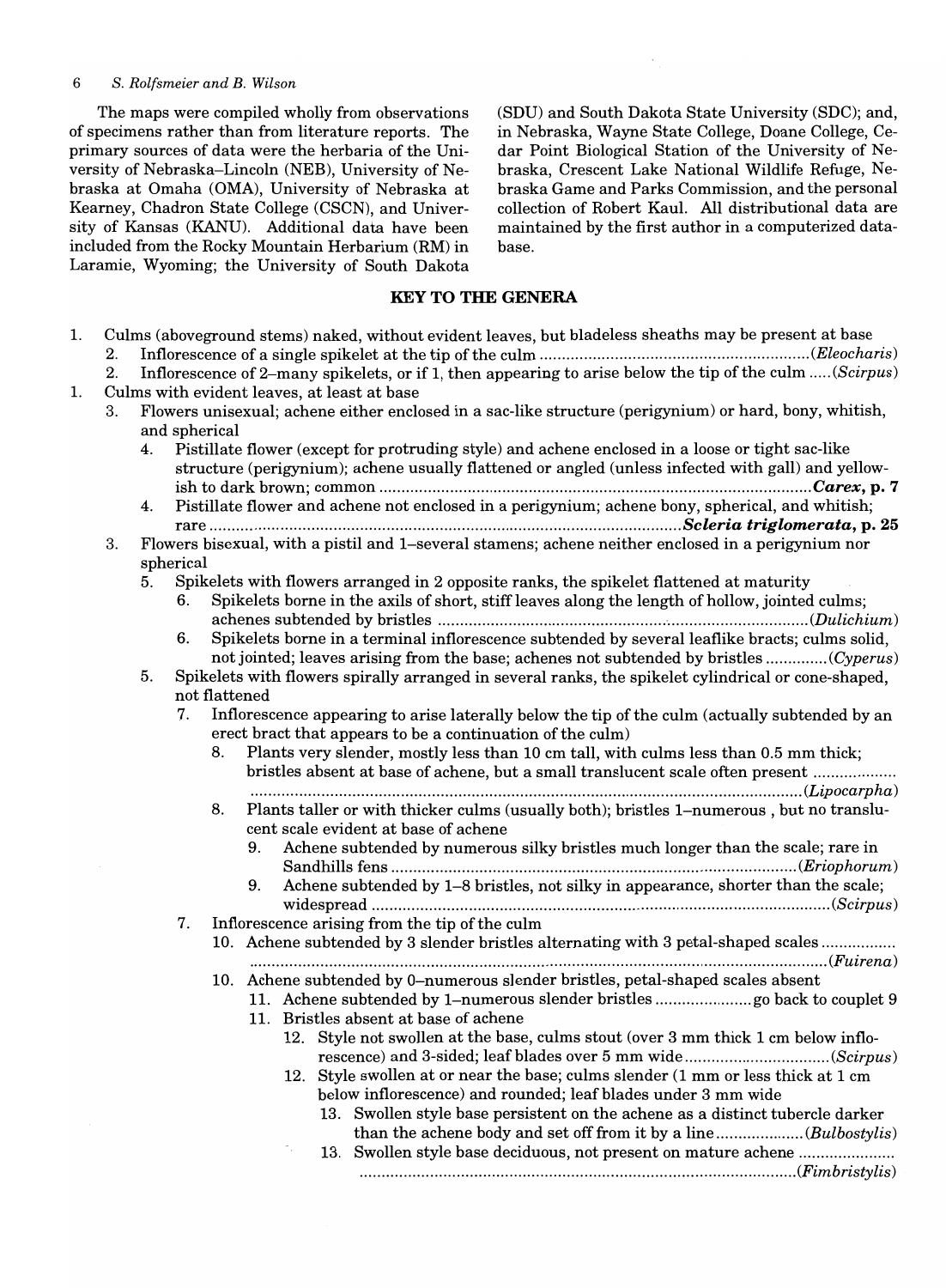### KEY TO CAREX OF NEBRASKA

Sedges are notoriously difficult to key, possibly because of the reliance in many keys on characters found only in mature, complete specimens. Whenever possible, underground parts should be collected, because presence of rhizomes is an important character for some groups of species, although reliance on this character is kept to a minimum here. More importantly, specimens should be collected with mature perigynia; overmature specimens in which the perigynia have fallen from the plant should be avoided. Immature material is often difficult or nearly impossible to identify, although wherever possible vegetative and floral characters are included in the key in case mature material is unavailable. Measurements indicate length unless otherwise stated, and geographic notations are for Nebraska only. Names presented in boldface are of species documented from Nebraska; species occurring along our borders and which may be expected in Nebraska are included in the key in lightface type. Nomenclature follows recent taxonomic treatments unless otherwise stated. Synonyms from *Flora GP* and Kartesz (1994) are included.

### CAREX L. (SEDGE)

Cespitose or rhizomatous perennial herbs; culms sharply to obscurely 3-angled; flowers unisexual (the plants monoecious or infrequently dioecious), borne in spikes of pistillate flowers, staminate flowers or both, perianth lacking, pistillate flower surrounded by a sac-like structure called a perigynium, which encloses the achene at maturity.

| Spreading hairs $> 0.25$ mm conspicuous on some part of the leaves (leaf blades, sheaths, or both), bracts, or |
|----------------------------------------------------------------------------------------------------------------|
| culms (sometimes these confined to the lower leaf-sheaths or summit of the front of the leaf sheath; other-    |
| wise glabrous plants with rough-margined leaves or culms should not be considered hairy)                       |

### 2. Perigynia hairy

- 3. Perigynia 3.5-5 mm, beaks untoothed; cespitose (clumped) plants of woodland; possible in extreme s-e ................................................................................................................................ c. *hirtifolia*  3. Perigynia 7-12 mm, beaks with teeth 1.3-3 mm; rhizomatous plants of wetlands *...... C. atherodes*
- 2. Perigynia glabrous (margin of beak may be serrulate)
	- 4. Uppermost spike of staminate flowers only

|                                                                                                      |    |                                                                                                        |     | Coppermost spine of stammate flowers only                                                                |  |  |  |
|------------------------------------------------------------------------------------------------------|----|--------------------------------------------------------------------------------------------------------|-----|----------------------------------------------------------------------------------------------------------|--|--|--|
|                                                                                                      |    |                                                                                                        | 5.  | Perigynia 4.5–7 mm, beaks of perigynia untoothed; cespitose (clumped) plants of woodlands                |  |  |  |
|                                                                                                      |    |                                                                                                        | 5.  | Perigynia 7–12 mm, beaks with conspicuous teeth 1.3–3 mm; rhizomatous plants of wetlands                 |  |  |  |
|                                                                                                      |    | $\mathbf{4}$ .                                                                                         |     | Uppermost spike with pistillate flowers above and staminate flowers at the base                          |  |  |  |
|                                                                                                      |    |                                                                                                        | 6.  | Spikes 18-45 mm, $6-8 \times$ longer than broad, and nodding to ascending; perigynia usually > 4         |  |  |  |
|                                                                                                      |    |                                                                                                        |     |                                                                                                          |  |  |  |
|                                                                                                      |    |                                                                                                        | 6.  | Spikes (except uppermost) 5-20 mm, $1.5-4 \times$ longer than broad, ascending to erect; perigynia       |  |  |  |
|                                                                                                      |    |                                                                                                        |     |                                                                                                          |  |  |  |
|                                                                                                      |    |                                                                                                        |     | Spreading hairs absent from leaves, bracts, and culms, though the leaves or culms may have rough margins |  |  |  |
|                                                                                                      | 7. |                                                                                                        |     |                                                                                                          |  |  |  |
|                                                                                                      |    | All flowers staminate, no pistillate flowers present (Note: If plants appear wholly staminate on first |     |                                                                                                          |  |  |  |
|                                                                                                      |    |                                                                                                        |     | glance check the bases of the spikes carefully for pistillate flowers or perigynia); plants rhizomatous  |  |  |  |
| Culms sharply 3-angled, rough just below the inflorescence; rhizomes stout, 2–3 mm thick, with<br>8. |    |                                                                                                        |     |                                                                                                          |  |  |  |
|                                                                                                      |    |                                                                                                        |     | C. praegracilis                                                                                          |  |  |  |
|                                                                                                      |    | 8.                                                                                                     |     | Culms bluntly 3-angled to $\pm$ round, smooth just below the inflorescence; rhizomes slender, < 2 mm     |  |  |  |
|                                                                                                      |    |                                                                                                        |     |                                                                                                          |  |  |  |
|                                                                                                      | 7. |                                                                                                        |     | At least some pistillate flowers present; plants cespitose or rhizomatous                                |  |  |  |
|                                                                                                      |    | 9.                                                                                                     |     | Perigynia pubescent (otherwise glabrous perigynia with rough or serrulate edges to the beak              |  |  |  |
|                                                                                                      |    |                                                                                                        |     |                                                                                                          |  |  |  |
|                                                                                                      |    | 9.                                                                                                     |     | Perigynia glabrous (edge of beak may be serrulate)                                                       |  |  |  |
|                                                                                                      |    |                                                                                                        | 10. | The single pistillate spike apparently arising between 2 leaflike bracts, because the scale of           |  |  |  |
|                                                                                                      |    |                                                                                                        |     | the lowest pistillate flower is prolonged, green, 15–50 mm, and resembles the leaflike bract             |  |  |  |
|                                                                                                      |    |                                                                                                        |     | at the base of the flowering spike; each culm appearing to have only 1 pistillate spike (lateral         |  |  |  |

spikes are borne on basal peduncles) which has 2-4 perigynia; all flowering culms shorter than the clumped leaves; styles 3; body of perigynium  $\pm$  globose, tapering abruptly to the beak; woodlands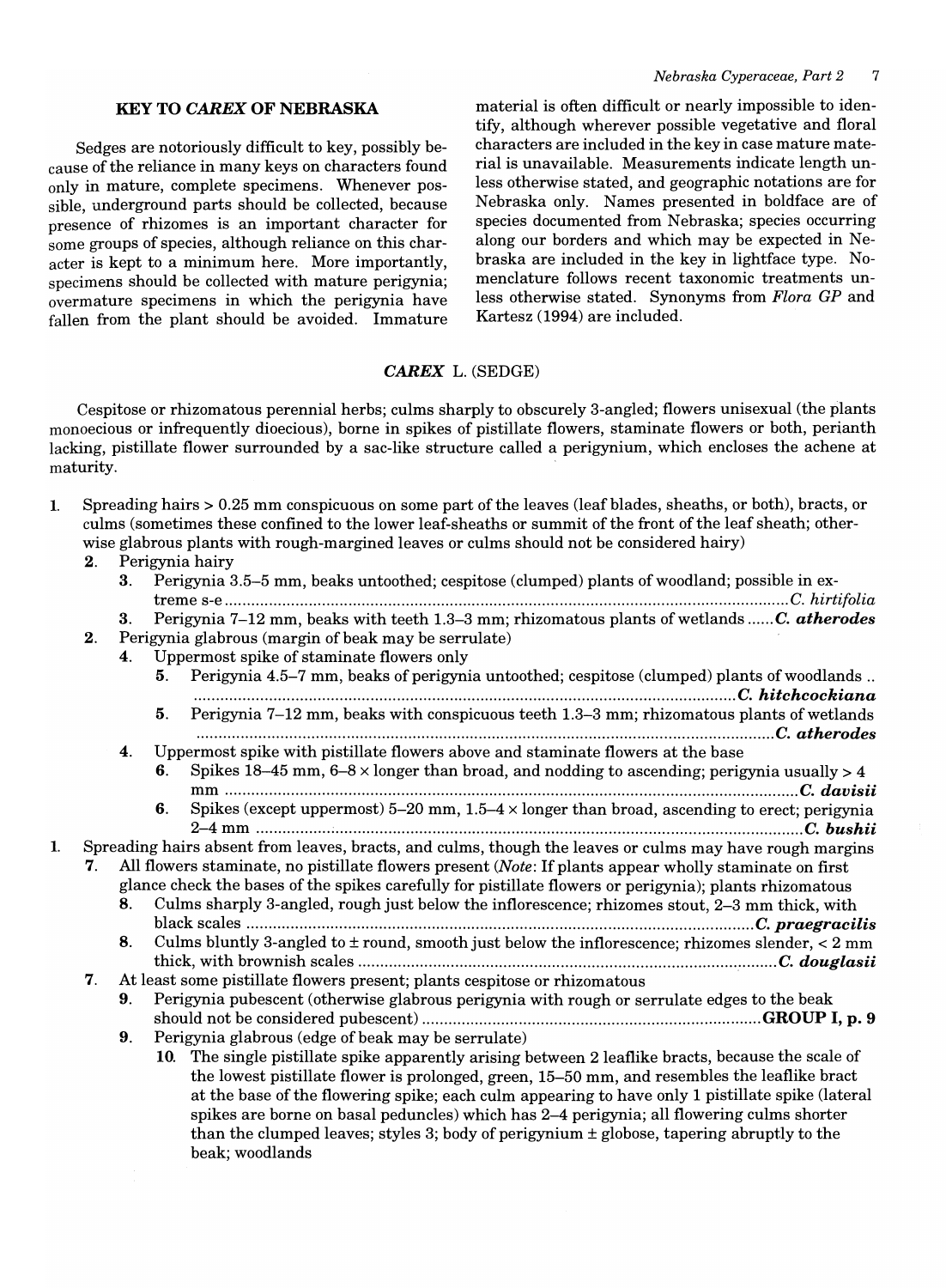11 Scale of lowest pistillate flower 1.2-2.5 mm wide, spreading and not concealing the perigynia; margins of pistillate scales with a wide hyaline (white or translucent) border at the base; edges of leaves and culms green; staminate spike elongated (with 6-many flowers) and equaling or exceeding the body of the uppermost perigynium (and often exceeding entire perigynium); perigynium body definitely globose, with 2 strong nerves, tapering abruptly to the beak; plants green; rich woodlands from Washington C. s ............................................................................................................*.................... C.jamesii* 

- 11 Scale of lowest pistillate flower 2.4-4.5 mm wide, erect and essentially concealing the perigynia; margins of pistillate scales green throughout or very narrowly hyaline; edges of leaves and culms usually white; staminate spike short (about 3 flowers) and not exceeding the body of the uppermost perigynium; perigynium body relatively ovate, sometimes with a few faint nerves at the base and on the beak (in addition to the 2 strong main nerves), and tapering less abruptly into the beak than in the preceding; fresh plants often with a bluish tint; pine and oak woodland (and borders) in nand Omaha area ................................................................................................. C. *saximontana*
- 10. Each spike clearly subtended by either a single leaflike bract or a narrow bract not resembling a leaf; lowest scale of pistillate spike never leaflike, < 10 mm (if bracts appear numerous, each subtends a spike in a cluster of spikes); other characteristics various
	- 12. Styles 3; achenes 3-sided or 3-angled; perigynia 3-sided or round, although inflated perigynia may appear flattened and 2-sided upon drying .......................GROUP II, p. 10
	- 12. Styles 2 (rarely 3); achenes 2-sided or 2-angled; perigynia ± flattened or lens-shaped 13. Spikes dissimilar, some completely pistillate or completely staminate; plants mostly rhizomatous, or if cespitose then growing at least knee-high and forming large clumps usually> 20 cm diameter at base .............................. GROUP III, p. 13
		- 13. Spikes all alike or nearly so, staminate and pistillate flowers in the same spike (on specimens mature enough for identification, staminate flowers may be represented by empty scales, usually at the top or bottom of the spike)
			- 14. Scales of pistillate flowers blunt or rounded at tip, not tapering or slenderpointed (rarely deciduous and absent at maturity); leaves < 3 mm wide; spikes well-separated on slender culms; perigynia mostly spreading to reflexed so spikes appear starlike
				- 15. Terminal spike with a narrow, tapering, wedge-shaped base formed by staminate flowers; culms usually erect; wet meadows in n-c *.... C. interior*
				- 15. All spikes with staminate flowers at the tip (often inconspicuous), all spikes rounded at the base; culms often arching; woodlands in  $e^{i\frac{\pi}{6}}$ 
					- 16. Perigynium beaks glabrous; pistillate scales deciduous and absent at maturity ................................................................................ C. *texensis*
					- 16. Perigynium beaks serrulate along margins; pistillate scales persistent
						- 17. Stigmas stout, 0.07-0.10 mm thick, mostly strongly recurved or coiled; achene below center of perigynium; broadest leaves  $> 1.7$ mm wide; base of fertile culm> 1.4 mm wide; frequent.C. *rosea*
						- 17. Stigmas narrow, 0.03-0.06 mm thick, often abruptly curved at the base, otherwise straight to slightly curved; achene central in perigynium; broadest leaves usually 0.9-1.7 mm wide; base of fertile culm usually 0.7–1.4 mm wide; apparently rare ............ ...................................................... *................................. C. radiata*
			- 14. Scales of pistillate flowers tapering, short- to long-pointed or awned; spikes and habit various
				- 18. All spikes wholly pistillate; plants < 3 dm tall, rhizomatous. C. *douglasii*
				- 18. All spikes with staminate and pistillate flowers; habit various
					- 19. Staminate flowers at tips of some or all spikes ...... GROUP IV, p. 14
					- 19. Staminate flowers at the base of spike
						- 20. Base of uppermost spike with a narrow, tapering wedge-shaped base formed by staminate flowers, contrasting with the lower spikes, which have rounded bases and appear star-like (perigynia spreading to reflexed at maturity); spikes few-flowered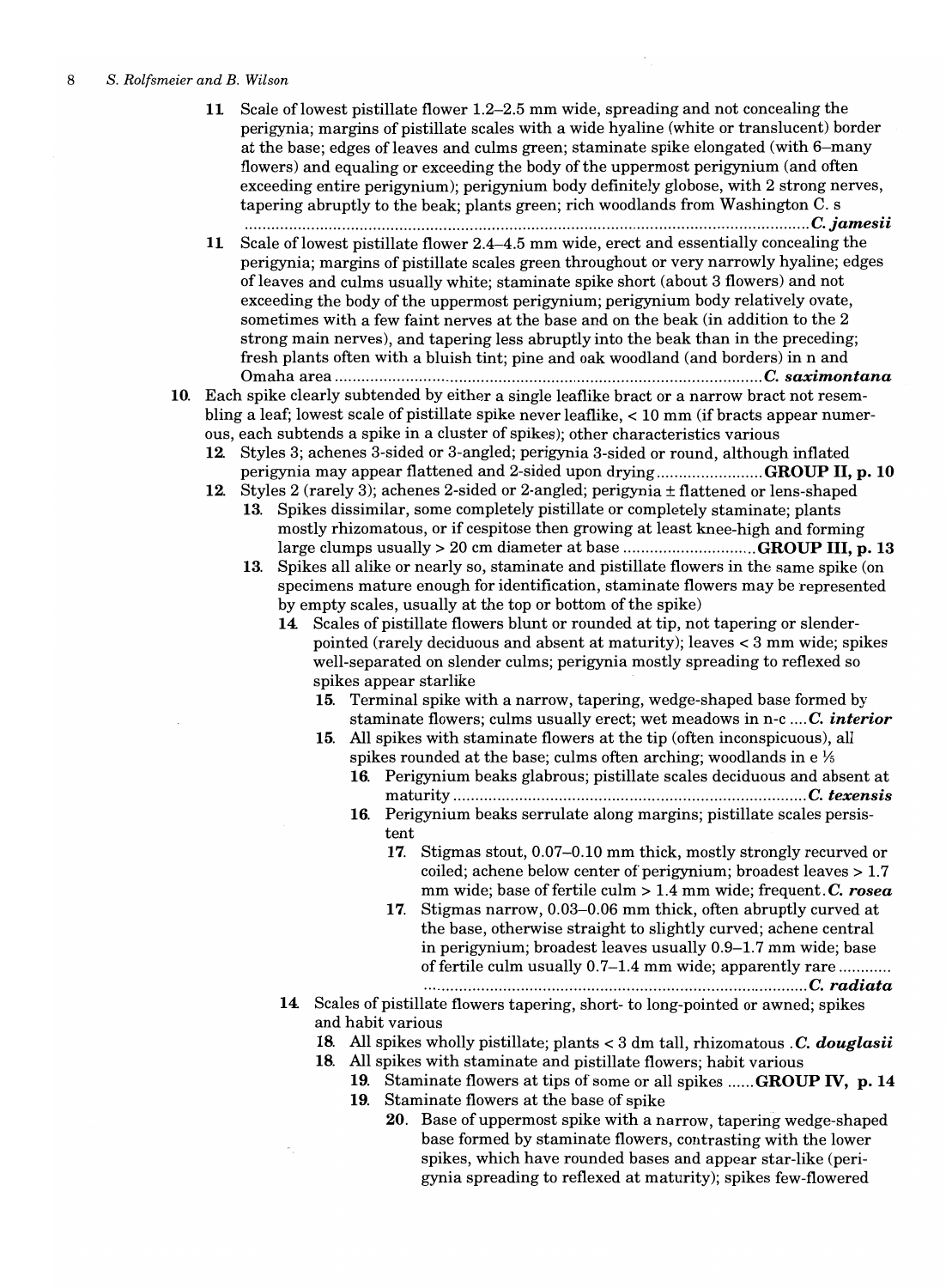and usually widely separated; lower part of mature perigynium corky or spongy-thickened, in contrast to the firm upper part (stick a pin into the perigynium to test this); perigynia not winged; leaves  $\leq 2.5$  mm wide; wet meadows in n-c *.. C. interior* 

20. Bases of all spikes similar, rounded or wedge-shaped; disposition of spikes various; lower part of mature perigynium not corky or spongy-thickened; perigynia usually winged; leaves and habitat various ............................................ GROUP V, p. 16

### CAREX, GROUP I (perigynia pubescent)

| 2. |    |    |        |                                                                                                                      |  |
|----|----|----|--------|----------------------------------------------------------------------------------------------------------------------|--|
| 2. |    |    |        |                                                                                                                      |  |
|    |    |    |        | Spikes 2 or more per culm (if appearing solitary, culms very short and hidden among leaf bases)                      |  |
| 3. |    |    |        |                                                                                                                      |  |
| 3. |    |    |        | Uppermost spike entirely staminate                                                                                   |  |
|    | 4. |    |        | Perigynium beak with conspicuous teeth 0.3–3 mm; rhizomatous plants of wetlands or mesic                             |  |
|    |    |    |        | ground, flowering in May and June, with perigynia maturing in June, July, or early August                            |  |
|    |    | 5. |        | Teeth of perigynia beaks erect, 0.5–1 mm; perigynia evenly and usually densely pubescent,                            |  |
|    |    |    |        | the nerves faint or not visible through the hairs; front surface of leaf sheaths copiously red-                      |  |
|    |    |    | dotted |                                                                                                                      |  |
|    |    |    | 6.     | Perigynia densely pubescent, the nerves not visible, 2.5-5 mm; pistillate spikes 3-8 mm                              |  |
|    |    |    |        |                                                                                                                      |  |
|    |    |    | 6.     | Perigynia moderately pubescent, the nerves often faint but visible, 5-6 mm; pistillate                               |  |
|    |    |    |        | spikes 8–15 mm thick; possible in extreme s-e (a hybrid of the preceding and C.                                      |  |
|    |    |    |        |                                                                                                                      |  |
|    |    | 5. |        | Teeth of perigynia beaks erect to outcurved, mostly 1-3 mm; perigynia body usually pubes-                            |  |
|    |    |    |        | cent only on the nerves (rarely evenly pubescent), which are raised and clearly visible; front                       |  |
|    |    |    |        | surface of leaf sheaths not red-dotted (rarely reddish-tinged at summit)                                             |  |
|    |    |    | 7.     | Teeth of most perigynia beaks clearly outcurved, $1.2-3$ mm (longest usually $> 2$ mm);                              |  |
|    |    |    |        | leaf sheaths usually with a few conspicuous spreading hairs on the front surface or at                               |  |
|    |    |    |        | apex; leaves papillose below $(15\times \text{magnification})$ ; vegetative culms hollow C. atherodes                |  |
|    |    |    | 7.     | Teeth of perigynia beaks erect to slightly outcurved, 1–2 (very rarely –3 mm); leaf                                  |  |
|    |    |    |        | sheaths scabrous or glabrous on front surface, spreading hairs absent; leaves not papil-                             |  |
|    |    |    |        | lose; vegetative culms solid<br>8. Front surface of uppermost leaf sheath scabrous, at least on the nerves; the apex |  |
|    |    |    |        | pale brown (reddish-brown); rare to common in low open ground in $e^{1/2}$                                           |  |
|    |    |    |        | Perigynia sparsely pubescent on the nerves and ribs; leaf sheaths strongly to<br>9.                                  |  |
|    |    |    |        |                                                                                                                      |  |
|    |    |    |        | Perigynia moderately and evenly pubescent; leaf sheaths sparsely scabrous on<br>9.                                   |  |
|    |    |    |        | nerves; rare in extreme eC. laeviconica x C. trichocarpa                                                             |  |
|    |    |    | 8.     | Front surface of uppermost leaf sheath glabrous, the apex conspicuously reddish-                                     |  |
|    |    |    |        | tinged, thickish and opaque; possible in wet woods in extreme e C. trichocarpa                                       |  |
|    | 4. |    |        | Perigynium beak untoothed (sometimes with small toothlike projections < 0.2 mm); cespitose or                        |  |
|    |    |    |        | rhizomatous plants of upland forest and prairie, flowering in April and early May, with perigynia                    |  |
|    |    |    |        | maturing in April, May or early June                                                                                 |  |
|    |    |    |        | 10. Pistillate spikes cylindric, $> 3 \times$ longer than wide; perigynia often papillate (sandpaper-like)           |  |
|    |    |    |        |                                                                                                                      |  |
|    |    |    |        | 10. Pistillate spikes ovoid to short-cylindric, $<$ 3 $\times$ longer than wide; perigynia not papillate;            |  |
|    |    |    |        | plants of upland forest and prairie                                                                                  |  |
|    |    |    |        | 11 Plants densely cespitose, at least some of the flowering culms consisting only of single                          |  |
|    |    |    |        | pistillate spikes on peduncles much shorter than the leaves and hidden among the leaf                                |  |
|    |    |    | bases  |                                                                                                                      |  |
|    |    |    |        | 12 Tallest flowering culms (those with both staminate and pistillate spikes) with a                                  |  |
|    |    |    |        |                                                                                                                      |  |
|    |    |    |        | long leaflike bract at the base of the inflorescence surpassing the staminate spike;                                 |  |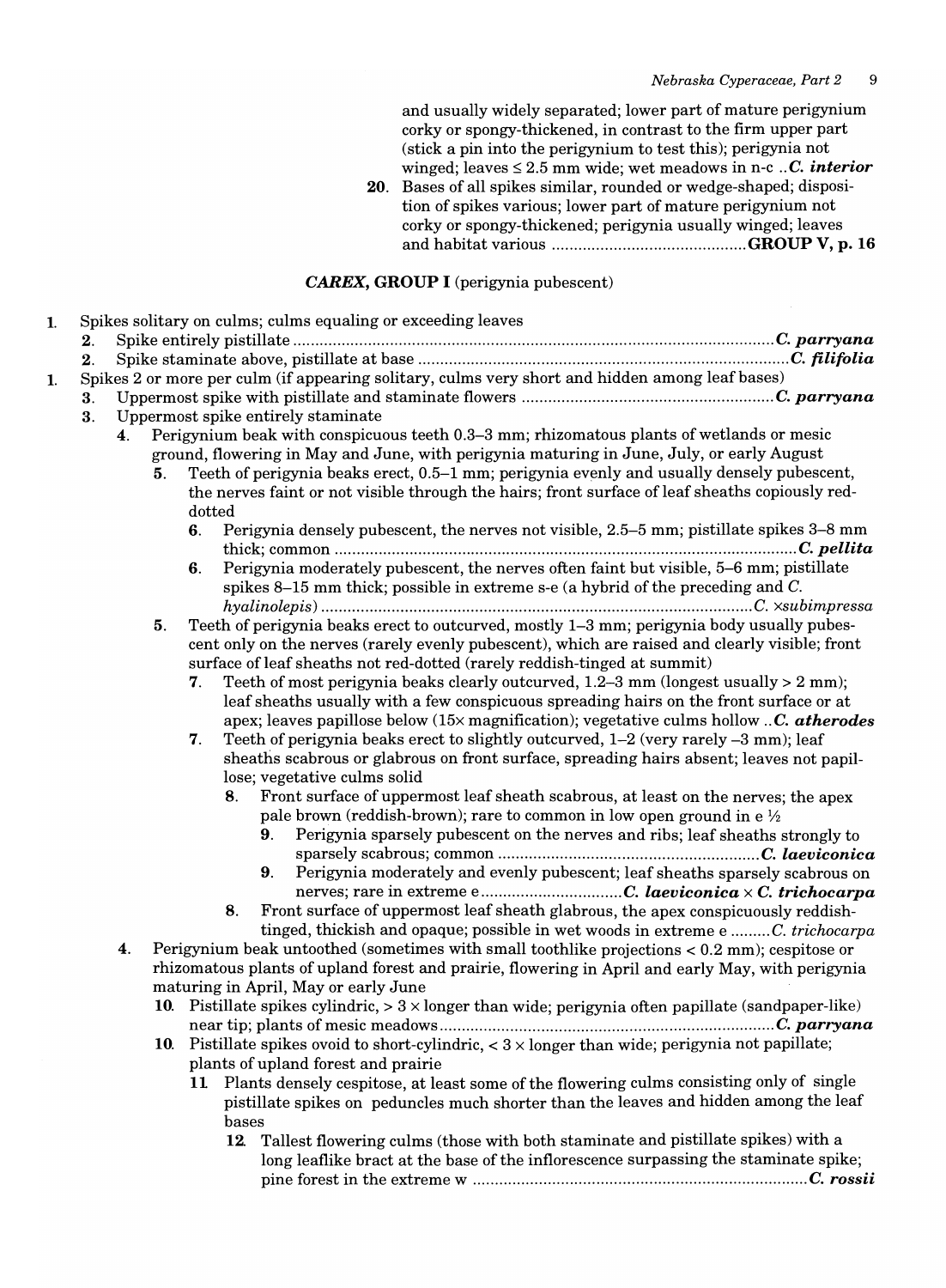- 12. Tallest flowering culms with a short, scalelike bract not surpassing the staminate spike; tallgrass prairie in the s-e ............................................................ C. *umbellata*
- 11 Plants cespitose to rhizomatous, flowering culms usually bearing both staminate and pistillate spikes and nearly all the same height (basal spikes rare); spikes borne above the leaf bases
	- 13. Leaves narrow and threadlike, about 0.25 mm wide; spike 1, though sometimes appearing as 2, with the staminate flowers slightly separated from the few perigynia below ............................................................................................. c. *filifolia*
	- 13. Leaves  $\geq$  0.5 mm wide; pistillate and staminate flowers in separate spikes with staminate spike at tip of culm
		- 14. Perigynium body about as long as wide, at maturity globose to elliptic, rarely obscurely 3-angled; long-rhizomatous plants of prairie and open woods
			- 15. Perigynium body 1.1-1.5(-1.7) mm wide, elliptic to obovate, round to obscurely 3-angled in cross section, 1.4-2 mm long; possible in extreme e . ................................................................................................ C. pensylvanica
			- 15. Perigynium body 1.6-2.2 mm wide, globose to broadly elliptic, round in section, 1.8-2.5 mm long; common and widespread .............. C. *heliophila*
		- 14. Perigynium body distinctly longer than wide, at maturity ellipsoid or obovoid and slightly 3-angled in cross section; cespitose to short-rhizomatous plants of woodland
			- 16. Pistillate scales usually brown along the sides, the tips mostly surpassing the bases of the beaks of the perigynia they subtend; achenes  $\leq 1.4$  mm ....
			- ..................................................................................................... C. *albicans*  16. Pistillate scales usually pale (mostly green or white) the tips mostly not surpassing the bases of the perigynium beaks; achenes > 1.4 mm .............. ......................................................*.................................................... C.peckii*

CAREX, GROUP II (styles 3, achenes 3-sided) .

- 1. Leaves threadlike, to 0.7 mm wide; the 2-4 pistillate spikes held above the sessile staminate spike at the tip of the culm on threadlike peduncles ......................................................*........................................ C. eburnea*
- 1. Leaves flat or slightly folded to form a narrow channel along the midrib,  $\geq 2$  mm wide; inflorescence various
	- 2. Uppermost spike pistillate above and staminate below (sometimes entirely pistillate or with intermingled staminate and pistillate flowers in C. parryana), and if (very rarely) a few culms have the uppermost spike entirely staminate, others in the same clone have pistillate flowers at the tip. *Note:*  if plant appears to have the uppermost spike pistillate and the second entirely staminate, the culm is bent so that the terminal, staminate spike appears misplaced
		- 3. Uppermost spike entirely pistillate or with intermingled staminate and pistillate flowers .............. . .... .................. ............ ............................................................ ......................... ...... ............ ... C. *parryana*

3. Uppermost spike with staminate flowers present only at the base

- 4. Perigynium beak 2-3.5 mm; mature pistillate spikes 10-22 mm thick, cylindrical or (rarely) globose; very rare and probably extirpated in Nebraska ....................................... C. *squarrosa*
- 4. Perigynium beak very short or absent; mature pistillate spikes 2-7 mm thick
	- 5. Spikes relatively long, mostly  $5-8 \times$  or more longer than wide and often nodding to ascending; perigynia 4-6 mm ................................................................................ C. *davisii*
	- 5. Spikes relatively short, all except the uppermost  $1.5-4 \times$  longer than wide and usually erect or ascending; perigynia 1.5-4 mm
		- 6. Pistillate spikes ovoid-cylindric, usually  $< 2 \times$  longer than wide; perigynia dark green at maturity (brown in overly mature specimens) and not papillate (sandpaper-like); pistillate scales sometimes with minute hairs; plants usually at least sparsely pubescent on leaf sheaths, cespitose; rare in prairies in s-e .......... C. *bushii*
		- 6. Pistillate spikes narrower,  $> 2 \times$  longer than wide; perigynia light green to pale brown at maturity, often covered with minute white papillae (visible under 20x magnification) at least near the tip; plants glabrous (occasionally a few minute hairs present atop the perigynia of C. parryana), rhizomatous; uncommon to locally common in low ground and marshes in c and w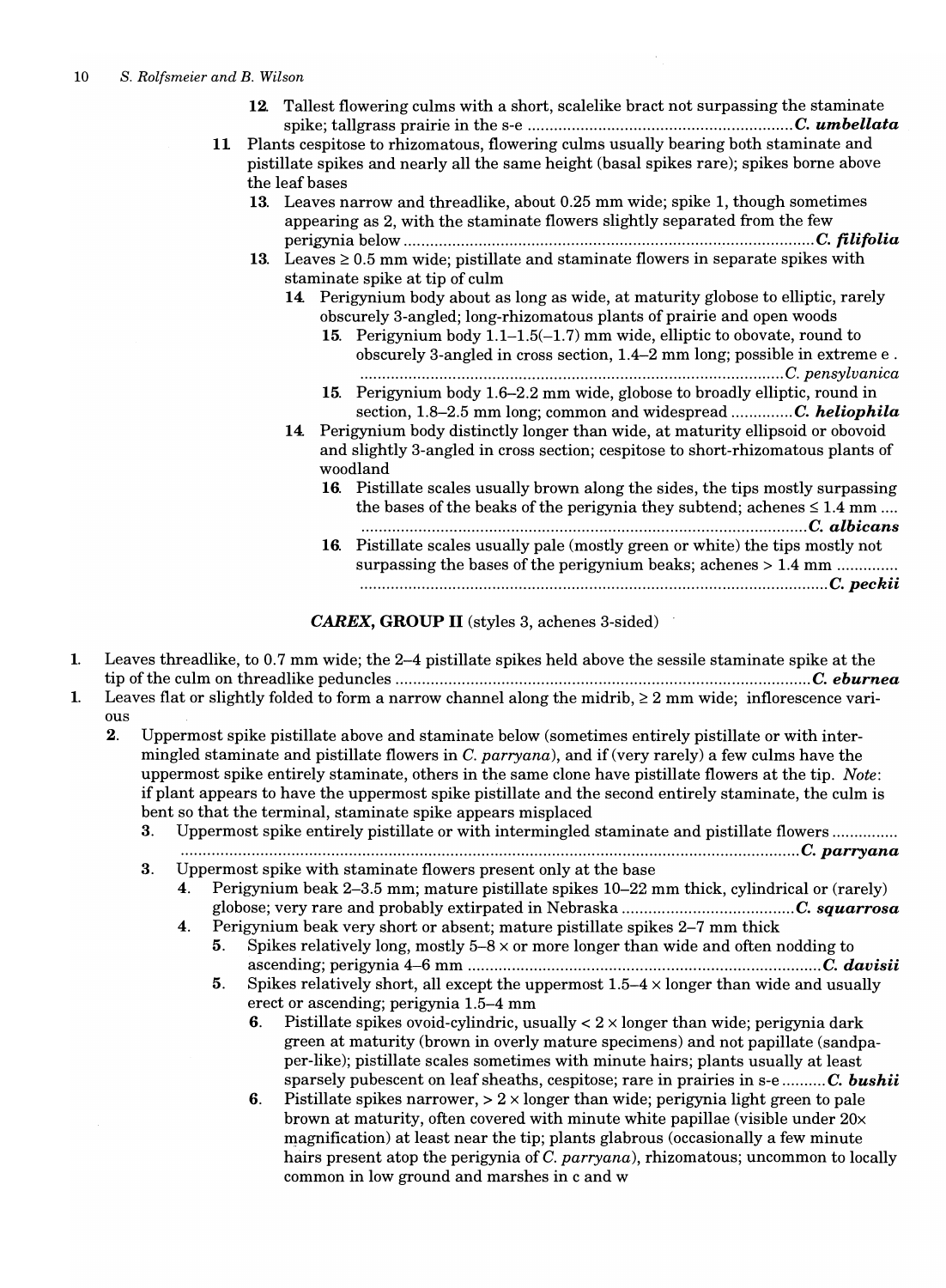- 7. Leaves distributed along the culm; sheaths with purple dots or short vertical lines on the front surface, the lower ones breaking into a pinnate network of fibers at maturity; pistillate scales distinctly awned; perigynia often evenly and densely papillate over the entire surface; rare in wet meadows in nand c .. ............ ..... ...... ....... ..... ........... ...... ............ ............ ....... ...... ..... ..... ... ... C. *buxbaumii*
- 7. Leaves clustered at base of plant, the mouth of the uppermost leaf sheath usually  $\leq$  5 cm from the base of the culm; sheaths hyaline on the front surface and not breaking into a fibrous network at maturity; pistillate scales without awns; perigynia often papillate only around the tip (most readily visible on younger perigynia); scattered in meadows in c and w .................... C. *parryana*
- 2. Uppermost spike with all flowers staminate or staminate above and pistillate below
	- 8. Beak (or top of perigynium if beak absent) abruptly curved to one side
		- 9. Perigynia with many fine, scarcely discemable impressed nerves and a definite, slightly outcurved beak 1 mm long; often at least a few fine hairs present on leaf sheaths; extreme e .. ............ ....... ... .............. .... ...... ..... ....... ......... ............................ ........ .... ........ .... .... C. *hitchcockiana*
		- 9. Perigynia with 2 strong marginal nerves or ribs and often many other upraised nerves present on surface (sometimes faint), beak short and obscure if present; sheaths glabrous; widespread
			- 10. Perigynia with 2 strong marginal ribs and several to many faint, scarcely upraised nerves, many not extending the length of the perigynium, glaucous (blue-green), pale green, or yellowish-brown at maturity; pistillate scales usually purplish-brown on each side of the midrib; leaves papillose (15x magnification) on lower surface at least near tips; rhizomatous plants growing as single stems (or few together in loose clumps)
				- 11 Lower pistillate spikes densely flowered with about 6 rows of perigynia (fewer in depauperate plants), 4.5-7 mm thick; perigynia ± spreading at maturity, somewhat inflated and nearly round in cross section, 2-2.5 mm wide; achenes 1.7-2.2 mm wide; leaves glaucous and stiffly ascending, ligules mostly shorter than wide; usually in upland prairie, occasionally in low meadows ............................. C. *meadii*
				- 11 Lower pistillate spikes loosely flowered with 3 rows of perigynia, 3-5 mm thick; perigynia appressed or ascending and obtusely 3-angled to round at maturity, 1.5- 2.2 mm wide; achenes  $1.2-1.6$   $(-1.8)$  mm wide; leaves green and not stiff, ligules mostly longer than wide; wet meadows ..................................................... C. *tetanica*
			- 10. Perigynia with many distinctly upraised nerves mostly extending the entire length in addition to the 2 marginal ribs, pale green or olive to light brown at maturity; pistillate scales white, green, or brown; leaves smooth below; plants densely clumped
				- 12. Broadest leaves 20-40 mm wide; culms narrowly winged and appearing distinctly flattened when pressed; pistillate scales broadly ovate and rounded to obtuse at tip; rare in extreme e ...................................................................................... C. *alb ursina*
				- 12. Broadest leaves 5-15 mm wide; culms without conspicuous narrow wings; pistillate scales short to long-pointed at tip; occasional to common, widespread
					- 13. Perigynia tapering and conspicuously narrowed at base, 3-sided and closely surrounding the achenes, green to light brown; pistillate scales usually green or white (brown); common in woodland ................................................ C. *blanda*
					- 13. Perigynia rounded at the base (or at least not long-tapering), round in cross section and loosely surrounding the achenes, dark green to olive-brown; occasional in wet meadows, sometimes in low woods ................... C. *granularis*
	- 8. Beak or top of perigynium straight
		- 14. Pistillate spikes at maturity widely spreading or drooping on flexuous peduncles
			- 15. Perigynium beak minute, not toothed at apex; rare in Sandhills fens ................ C. *limosa*
			- 15. Perigynium beak well-developed and 2-toothed at apex; widespread
				- 16. Perigynium body subglobose, abruptly tapering to a narrow tubelike beak  $\geq$  the length ofthe body, teeth of beak short and soft; woodland .................... C. *sprengelii*
				- 16. Perigynium body ovoid or lanceolate, tapering gradually into the beak, which is shorter than the body, teeth of beak firm; marshes and open wet ground (sometimes wet woodland)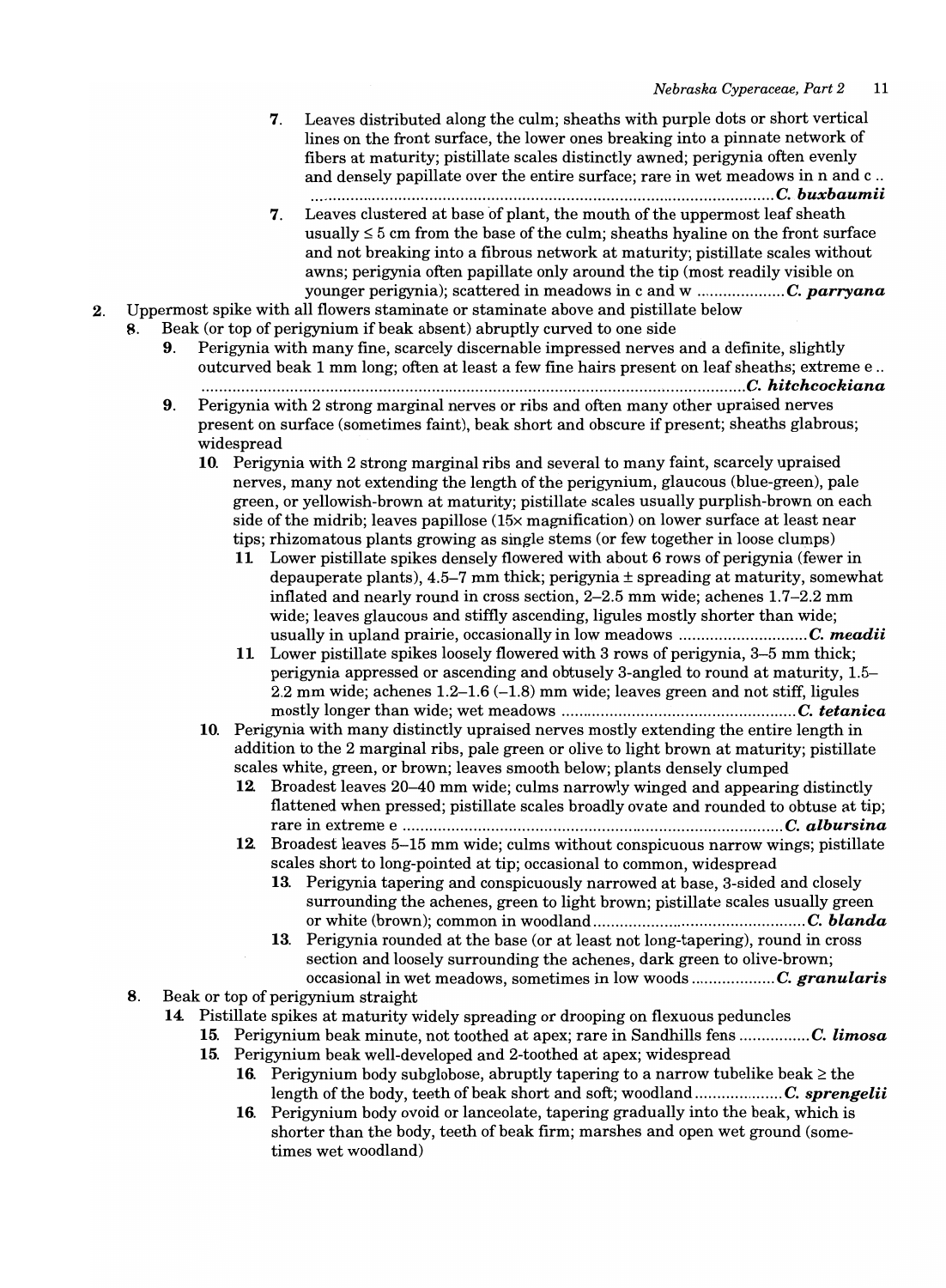17. Teeth of perigynium beak 0.3-1 mm, nearly straight; mature perigynia ascending or spreading in the spike, not reflexed; plant red-purple at base .......... .

........................................................................................................ C. *hysteric ina* 

17. Teeth of perigynium beak 1.2-2.2 mm, strongly curved outward; most mature perigynia, at least the lower ones, reflexed; plant green at base ....... C. *comosa* 

14. Pistillate spikes on erect or ascending peduncles or sessile

- 18. Perigynium beak prominently 2-toothed, the teeth  $\geq 0.4$  mm
	- 19. Pistillate spikes 15-30 mm thick; perigynia 10-20 mm .......................... C. *lupulina*  19. Pistillate spikes 8-12 mm thick; perigynia 3.5-8 mm
		- 20. Perigynium body broadest in upper half, abruptly narrowing to the beak; scales of pistillate flowers with a long awn much surpassing the perigynium body ........................................................................................................ C. *frankii*
		- 20. Perigynium body broadest in the lower half or near the center, usually tapering gradually to the beak; scales of pistillate flowers mostly not surpassing the perigynium body (sometimes slightly surpassing it)
			- 21. Staminate spike only 1 at tip of each flowering culm; pistillate scales with a rough awn  $\geq$  the body of the scale; perigynia strongly 12-17 nerved, green at maturity; plants cespitose ......................... go back to couplet 17
			- 21. Staminate spikes 2-6 at the tip of each flowering culm (frequently only 1 is evident in the rare C. *melanostachya,* which has dark reddish-brown perigynia); pistillate scales and perigynia various; plants rhizomatous
				- 22. Perigynia strongly 7-9 nerved, inflated; style strongly S-curved toward the base; culms spongy-thickened at base; rare in Sandhills wetlands ........................................................................... C. *utriculata*
				- 22. Perigynia with 10 or more nerves (these sometimes impressed and difficult to discern), slightly to strongly inflated; style straight or slightly bent at the base; culms not spongy-thickened at base; widespread
					- 23. Teeth of perigynium beak 1-3 mm, straight or recurved
						- 24. Teeth of perigynium beak mostly outcurved, 1.3-3 mm (longest usually  $> 2$  mm); summit of leaf sheath usually sparsely pubescent with conspicuous hairs  $> 0.25$  mm; leaves densely papillose below *(15x* magnification); vegetative culms hollow; occasional in wetland, in c, scattered e ... ................ ........................ .............................. ..... C. *atherodes*
						- 24. Teeth of perigynium beak straight, 1-2 mm; summit of front surface of leaf sheath often strongly scabrous with tiny protrusions < 0.25 mm; leaves smooth below; vegetative culms solid; frequent in low areas in the  $e^{i/3}$  …  $\dots$

.... .................................................................... C. *laeviconica* 

- **23**. Teeth of perigynium beak  $<$  1 mm, erect or slightly curved 25. Leaves narrow, mostly 2-4 mm wide; culms with 1 con
	- spicuous staminate spike above and 1 or 2 reduced spikes below (these sometimes absent); pistillate scales dark brown on the sides; rare in disturbed ground ....................... .

.............................................. ...... ............. C. *melanostachya* 

- 25. Leaves wider, mostly 8-15 mm wide; culms with 2-4 conspicuous staminate spikes; pistillate scales whitish or pale brown on the sides; occasional in wet ground
	- 26. Mature perigynia with conspicuous raised nerves; ligules 12–60 mm, the longest  $\geq 2 \times$  longer than wide; fertile culms with reddish bladeless sheaths at the base; leaves green ...................................... C. *lacustris*
	- 26. Mature perigynia with fine, impressed to barely elevated nerves; ligules 1-10 mm, the longest  $< 2 \times$ longer than wide; fertile culms with disintegrating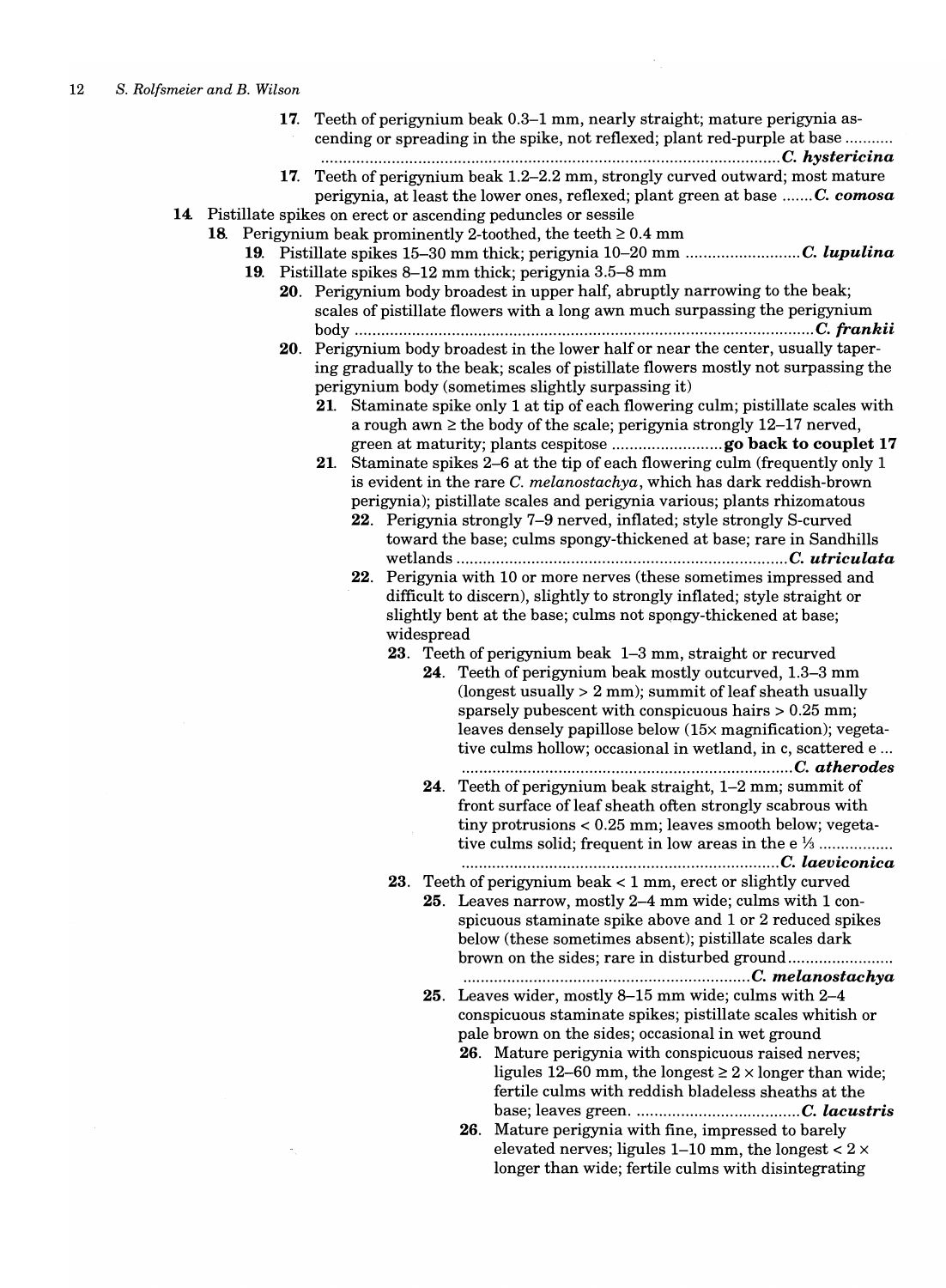remains of leaves at the base, whitish, brownish or

barely reddish; leaves glaucous or pale bluish green.... .............................................................. C. *hyalinolepis* 

- 18. Perigynium beak either without teeth or with a slight notch with inconspicuous projections  $< 0.2$  mm
	- 27. Uppermost spike clearly longer than lateral spikes, often clearly pistillate in the lower portion; pistillate scales broadly acute at the tip, occasionally minutely mucronate .................................................................................................. C. *parryana*
	- 27. Uppermost spike shorter than lateral spikes, always staminate throughout; pistillate scales narrowed to a point, often with a conspicuous awn
		- 28. Perigynia glaucous, pale green or yellowish-brown at maturity; pistillate scales usually purplish-brown on either side of the midrib; plants rhizomatous
			- 29. Perigynia with 2 conspicuous marginal ribs, otherwise nerveless or with faint, scarcely upraised nerves, widest in the upper half and tapering to the base; pistillate spikes 1 or 2, usually borne on the upper half of the culm ........................................................................... go back to couplet **11**
			- 29. Perigynia with 2 conspicuous marginal ribs in addition to 10 or more conspicuous raised nerves on the surface, broadest at or below the middle and rounded at the base; pistillate spikes 3 or 4, scattered along the length of the culm .......................................................................... C. *crawei*
		- 28. Perigynia green to dark green or brown at maturity; pistillate scales whitish or greenish to brown; plants cespitose or rhizomatous
			- 30. Perigynia with conspicuous raised nerves, rounded at the base
				- 31. Staminate spike on a short peduncle or sessile, not conspicuously raised above the pistillate spikes, which are often clustered around the staminate spike at the tip of the culm; plants cespitose ................. ... ......... ....... ...... ..... .... ..... ....... ...... ................ ...... ............... C. *granularis*
				- 31. Staminate spike on a long peduncle conspicuously raised above the pistillate spikes, which are scattered along the culm; plants rhizomatous .......................................................................................... C. *crawei*
			- 30. Perigynia with many fine, impressed nerves scarcely discernable, tapering to somewhat rounded at base
				- 32. Perigynia widest well above the middle; usually some hairs present on the leaf sheaths ................................................... C. *hitchcockiana*
				- 32 Perigynia widest near the middle or slightly above; leaf sheaths glabrous
					- 33. Perigynia spirally arranged in spikes, gradually tapering or rounded at the tip, often nearly circular in cross section, (1.8-) 2-2.6 mm wide; achenes shorter than and not filling the perigynium,  $1.7-2.1(-2.2)$  mm wide, on a short, stout stalk (stipe) 0.2-0.5 mm; base of plant greenish-white or brown (reddish); very common in woodlands and moist open areas in  $e^{i/4}$  ............. ...................................................... *................................... C. grisea*
					- 33. Perigynia arranged in vertical rows (distichous) in spikes, abruptly constricted to a short beak to 0.7 mm, definitely 3 angled in cross section, 1.6-1.9(-2.0) mm wide; achenes nearly completely filling the perigynium, 1.3-1.7 mm wide, on a narrow stipe 0.5-1 mm; base of plant dark purplish-red; frequent in rich woods in extreme e ........................... C. *oligocarpa*

CAREX, GROUP **III** (styles 2, achenes 2-sided, spikes not all alike)

- 1. Inflorescence of distinctly separated spikes, the spikes longer  $(3-20 \times)$  than broad
	- 2. Perigynia whitish-powdery to golden-orange at maturity (drying dark brown); achenes dark brown to blackish at maturity; bract of the lowermost pistillate spike usually sheathing the culm; culms usually < 4 dm tall ......................................................................................................................................... C. *aurea*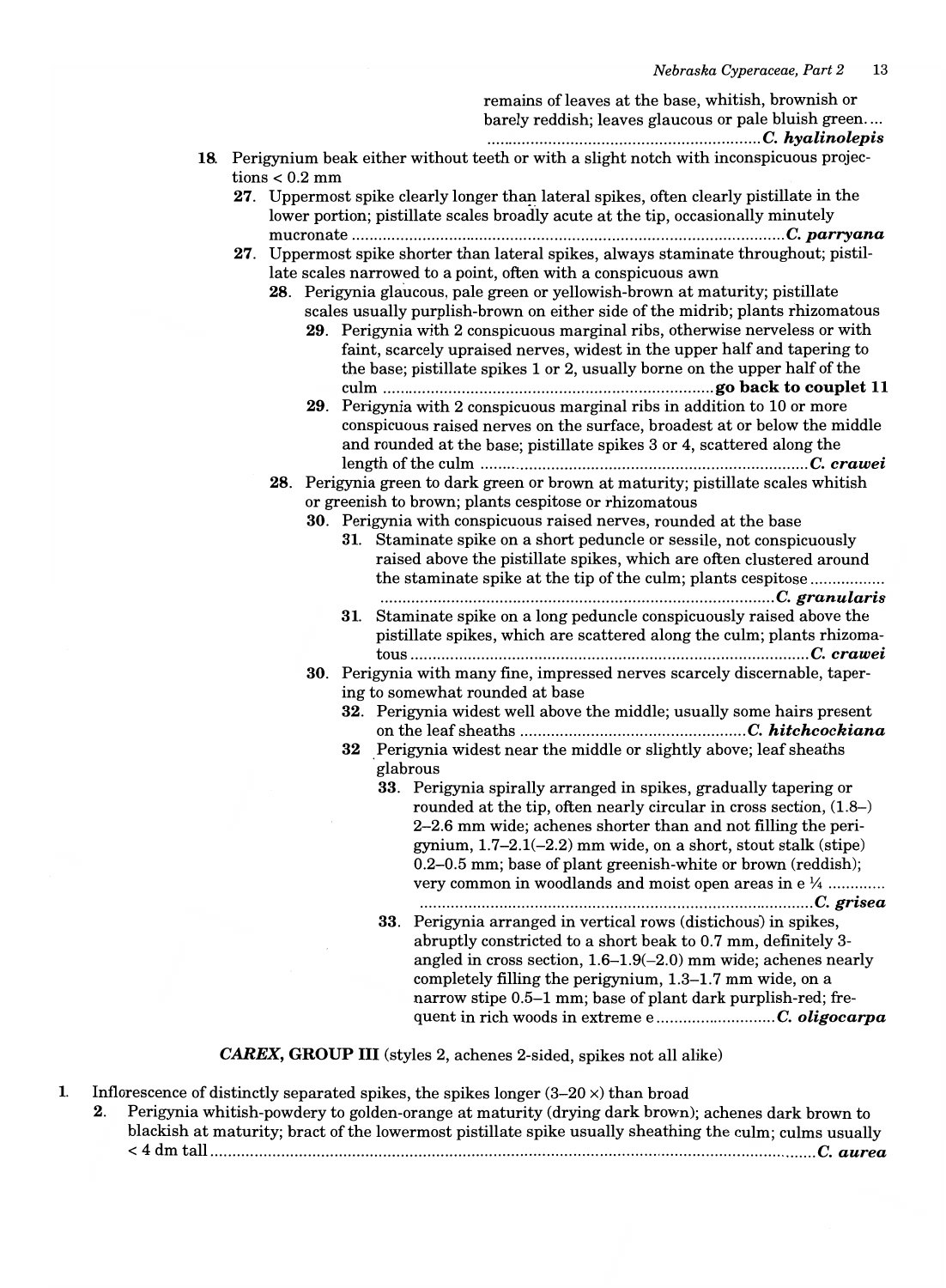- 2. Perigynia green to brown at maturity; achenes tan to brown at maturity; bract of the lowermost pistillate spike usually sheathless or barely sheathing; culms usually> 4 dm tall
	- 3. Perigynium beak short but definitely discemable, with 2 small teeth at the tip; perigynium strongly nerved at least on the dorsal side; pistillate spikes  $\geq 6$  mm thick ............. C. *nebrascensis*
	- 3. Perigynium beak small or absent, untoothed when present; perigynium nerveless or faintly nerved; pistillate spikes usually < 5 mm thick
		- 4. Bract of lowest pistillate spike much surpassing entire mature inflorescence; leaf sheaths glabrous and usually dorsally suffused with a distinctive reddish-tan tinge, front surface not breaking into a fibrous pinnate network at maturity; Sandhills fens .................... C. *aquatilis*
		- 4. Bract of lowest pistillate spike not surpassing (sometimes equaling or barely exceeding) entire inflorescence. *(Note:* since the bract seems to reach full size before the rest of the inflorescence, immature plants may be misidentified); sheaths various; widespread
			- 5. Front surface of lower leaf sheaths filamentous, splitting to form a pinnate network of fibers; intact sheath deeply asymmetrically concave at summit, back surface of leaf sheath scabrous; possible in nand n-e *.... : ............................................................... C. stricta*
			- 5. Front surface of lower leaf sheaths not filamentous, intact sheath convex at summit, though often irregular in outline, bulging upward on one side or in the center, dorsal surface of leaf sheath glabrous; common and widespread ...................................C. *emoryi*

### 1. Inflorescence a  $\pm$  continuous 15-60 mm cluster of short, usually crowded spikes, each spike only slightly longer than broad and only 4-12 mm, spikes often difficult to distinguish from one another

6. Uppermost spike pistillate above, staminate below, strongly tapering or wedge-shaped at base; perigynia oflower spikes spreading, exceeding pistillate scales and clearly visible; plants cespitose ....... .............................................................................................................................. ......................... C. *interior* 

6. Uppermost spike staminate above or throughout, or wholly pistillate, rounded to slightly tapered at base; perigynia ascending and  $\pm$  completely covered by the pistillate scales; plants rhizomatous

7. Culm obtusely 3-angled to nearly round and smooth just below inflorescence, < 3 dm tall

- 8. Perigynium beak nearly as long as the body, which is nerved on the front surface; inflorescence often> 15 mm wide *.............................................................* ~ *........................... C. douglasii* 
	- 8. Perigynium beak half as long as the body, which is nerveless on the front surface; inflorescence usually < 12 mm wide *.................................................................................... C. eleocharis*
- 7. Culms sharply 3-angled and sometimes rough just below the inflorescence, (1-)3-8 dm tall
	- 8. Leaf sheath prolonged at the summit to form a collar around the culm, front surface green or greenish striped (except for a V-shaped hyaline area near the mouth); perigynium finely nerved ventrally, beak Y4-Ya as long as body *........................................................... C. sartwellii*
	- 8. Leaf sheath not prolonged at the summit to form a collar around the culm, fronts of leaf sheaths hyaline (clear and membranous); perigynia nerveless ventrally, beak  $\frac{1}{2}$  or more as long as body .......................................................................................................... C. *praegracilis*

CAREX, **GROUP IV** (styles 2, achenes 2-sided, spikes all staminate above, pistillate below)

- 1. Perigynium beaks entire or obliquely cut at the tip, without distinct teeth; mature perigynia brown; plants mostly of peaty soils in and around the Sandhills
	- 2. Front surface of leaf sheath white-hyaline and only slightly copper-tinged at the mouth (though strongly red-dotted on rest of sheath front); spikes closely crowded; perigynia shiny at maturity; culms erect .............................................................................................................................................. C. *diandra*
	- 2. Front surface of leaf sheath strongly copper-tinged at mouth and often on whole surface; lower spikes often somewhat separate; perigynia dull at maturity; culms often arching ............................. C. *prairea*
- 1. Perigynium beak with 2 distinct teeth at tip (sometimes inconspicuous); mature perigynia green to yellowish-brown or brown
	- Base of mature perigynium strongly corky or soft-thickened (stick a pin in the perigynium to test this); culms frequently winged
		- 4. Perigynium beak with smooth margins; spikes well separated and non-overlapping; mature perigynia 2.6-3.4 mm; culms unwinged *.............................................................................. C. texensis*
		- 4. Perigynium beak serrulate; spikes crowded and overlapping at least in upper part of inflorescence; mature perigynia (3.5-)4-8 mm; culms usually winged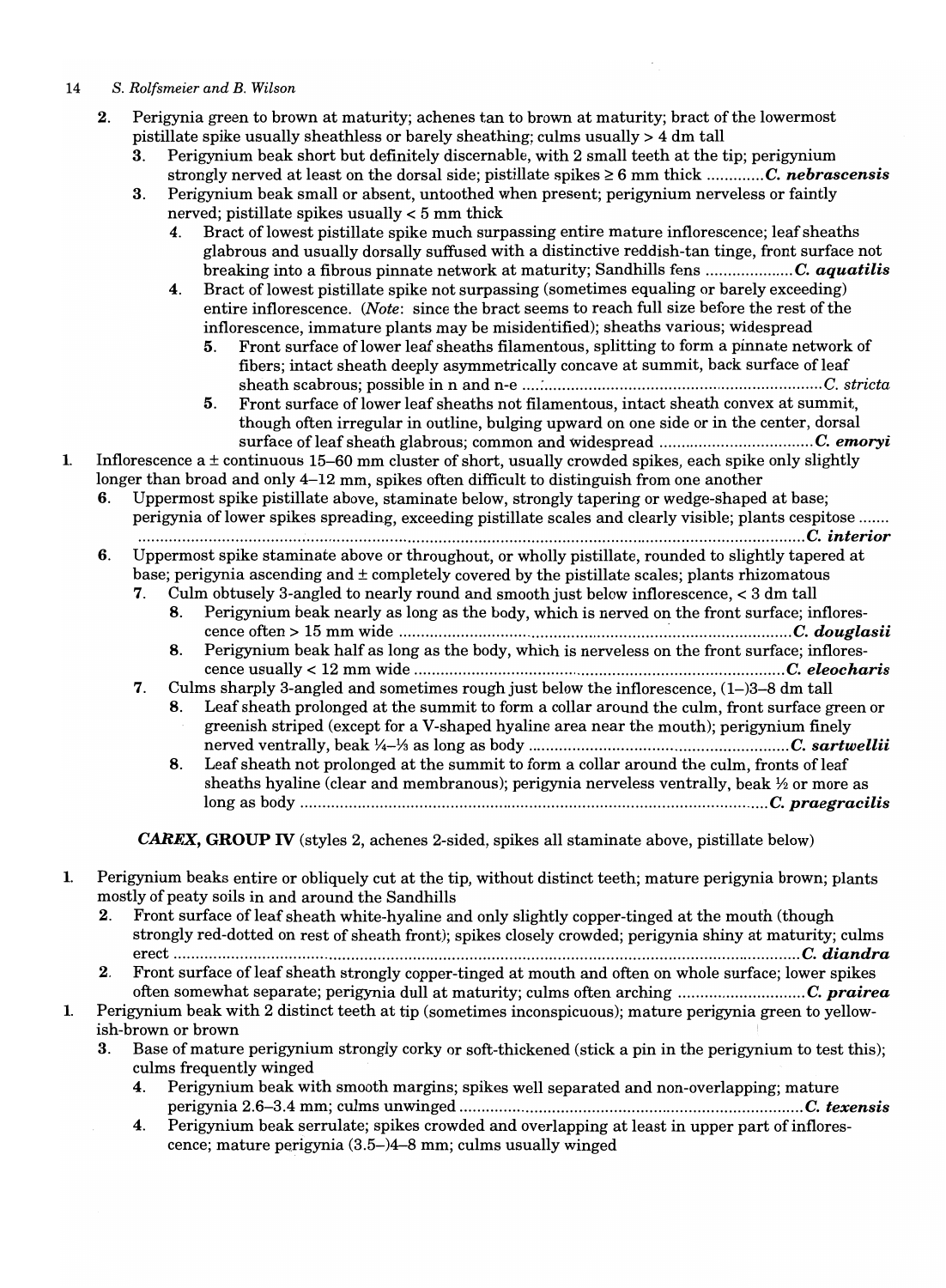- 5. Perigynium 6-8 mm long, the base dilated into a ring-shaped structure wider than rest of body, beak  $2-3 \times$  as long as body; front surface of leaf sheath flat; very rare (possibly extirpated) in s-e ............................................................................................................... C. *crus-corvi*
- 5. Perigynium 3.5–6 mm long, base of perigynium confluent with and not much broader than rest of body, beak  $0.5-2 \times$  as long as body; front surface of leaf sheath cross-rugulose (with a series of parallel furrows at a right angle to the axis of the culm); uncommon to common and widespread
	- 6. Perigynium beak about half as long as body, rounded at the base, ventrally nerveless (or with 1-3 short nerves at base); uncommon in floodplain woods in s-e .......... C. *conjuncta*
	- 6. Perigynium beak  $1-2 \times$  as long as body, truncate at base; strongly several-nerved ventrally (rarely nerveless); common and widespread ........................................ C. *stipata*
- 3. Base of mature perigynium not corky or soft-thickened (slightly so at most), relatively firm and about the same texture as the rest of the perigynium; culms unwinged
	- 7. Inflorescence with obvious branches or at least 2 or more spikes at the lower nodes, which are usually distinctly separated from the upper spikes; perigynia brown to yellow-brown or golden at maturity
		- 8. Larger perigynia (3.3-)3.5-5.5 mm; leaf sheaths loose and baggy and septate-nodulose (with occasional dark diagonal ridges uniting the vertical veins) on dorsal side; usually in upland prairie (occasionally in woodland)
			- 9. Pistillate scales mostly not surpassing base of beaks of the perigynia they subtend; anthers 0.7-1.3 mm; rich woods in extreme e *......................................... C. sparganioides*
			- 9. Pistillate scales surpassing the beaks of the perigynia they subtend; anthers 1.3-3 mm; usually in the open ............................................................................................... C. *gravida*
		- 8. Larger perigynia 2-3 mm; leaf sheaths tight, not septate-nodulose; low prairie and wet places
			- 10. Mature perigynia brown, beaks about equaling bodies, and so comprising about half the length of most mature perigynia; leaves mostly surpassing the flowering culms; common in wet places from marshes to seasonally damp roadside ditches ............. C. *vulpinoidea*
			- 10. Mature perigynia yellow-brown to golden; beaks shorter than the bodies, comprising  $\leq \frac{1}{3}$ of total perigynium length; leaves mostly shorter than the culms; uncommon plants of mesic prairie in s-e ...................................................................................... C. *brachyglossa*
	- 7. Inflorescence unbranched, only 1 spike per node (if appearing as 2 or more at the lower nodes, the inflorescence a dense uninterrupted ovoid to capitate cluster); perigynia green, brown, or yellowbrown (pale yellow) at maturity
		- **11** Leaf sheaths loose and baggy and easily breaking or tearing, dorsal surface white with green veins or mottled green-and-white and septate-nodulose (with occasional dark diagonal ridges uniting the vertical veins)
			- 12. Pistillate scales ovate with acute or short-cuspidate tips almost or not at all reaching the bases of the beaks of the perigynia they subtend; anthers  $0.7-1.1(-1.3)$  mm; stigmas short and stout, protruding only slightly from the perigynium beak; lower spikes wellseparated ................................................................................................... C. *sparganioides*
			- 12. Pistillate scales with narrowly acuminate or awned tips reaching or exceeding the bases of the beaks of the perigynia they subtend; anthers 1.5-3 mm; stigmas elongate and slender, when intact protruding 1.5 mm or more from the perigynium beak; lower spikes slightly separated to overlapping
				- 13. Front surface of leaf sheath thin, hyaline, and easily breaking at the straight to slightly concave summit (sometimes slightly thickened and scarcely yellow-tinged); perigynia brown or pale yellow-brown at maturity (sometimes remaining green when growing in shade); spikes usually arranged in a dense head, the lowermost overlapping; edges of culms minutely roughened (run your fingers along the culm below the inflorescence); common, usually in open uplands *..................... C. gravida*
				- 13. Front surface of leaf sheath thickened and yellow to brown and firm at the concave summit; perigynia green (at least along the edges) at maturity; lowermost spikes often slightly separated; edges of culms smooth to slightly roughened; less common and more shade-tolerant than the preceding ......................................... C. *aggregata*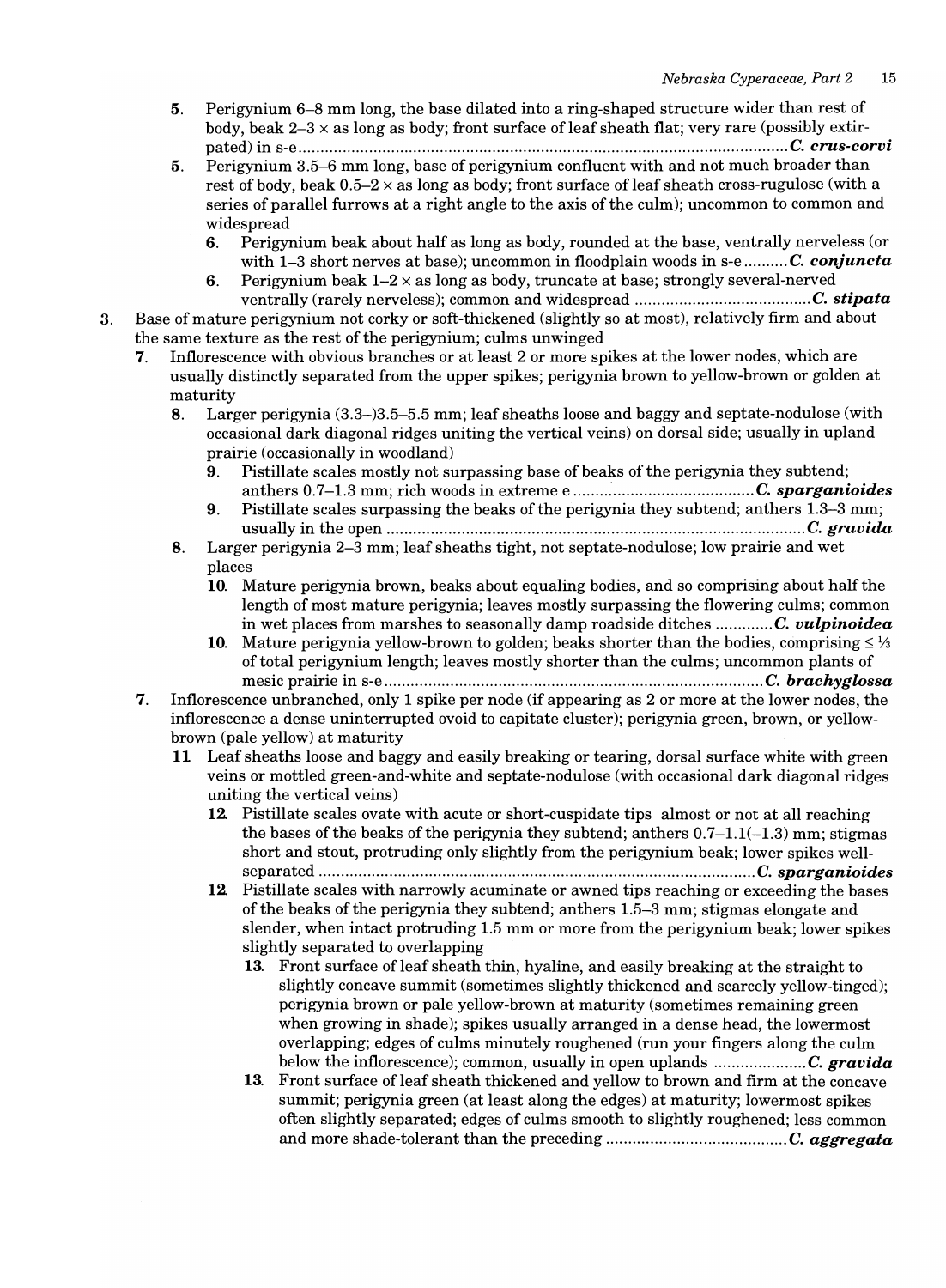- 11 Leaf sheaths tight, closely enveloping the culms and usually remaining intact at maturity, variously green, white, or mottled on dorsal surface, usually not septate-nodulose
	- 14. Pistillate scales mostly surpassing the perigynia they subtend and largely hiding them from view; plants rhizomatous, with stems occurring singly or few together in loose clumps (rarely cespitose)

|     | ciumps (rarely cespitose)                                                                             |                                                                                                                                              |  |  |
|-----|-------------------------------------------------------------------------------------------------------|----------------------------------------------------------------------------------------------------------------------------------------------|--|--|
|     |                                                                                                       |                                                                                                                                              |  |  |
|     | 15. Plants cespitose, larger perigynia 2.2-3 mm wide; possible in extreme s and s-e                   |                                                                                                                                              |  |  |
| 14. | Pistillate scales mostly not surpassing the perigynia, which are readily visible; plants<br>cespitose |                                                                                                                                              |  |  |
|     | 16. Larger perigynia $(3.5-)3.9-4.7$ mm long                                                          |                                                                                                                                              |  |  |
|     | 17. Front surface of leaf sheath thin or slightly thickened at the summit                             |                                                                                                                                              |  |  |
|     |                                                                                                       |                                                                                                                                              |  |  |
|     |                                                                                                       | 17. Front surface of leaf sheath thickened and yellow-brown at the summit                                                                    |  |  |
|     |                                                                                                       | 18. Back surfaces of most leaf sheaths green; perigynia usually brown at                                                                     |  |  |
|     |                                                                                                       | maturity; tips of some pistillate scales equaling the perigynia they                                                                         |  |  |
|     |                                                                                                       |                                                                                                                                              |  |  |
|     |                                                                                                       | 18. Back surfaces of leaf sheaths white or pale green and septate-nodulose, or                                                               |  |  |
|     |                                                                                                       | green mottled with white; perigynia remaining green at maturity; tips of                                                                     |  |  |
|     |                                                                                                       | 16. Larger perigynia 2-3.5 mm long                                                                                                           |  |  |
|     |                                                                                                       | 19. Inflorescence a crowded to interrupted elongate-oblong spike 15–40 mm,                                                                   |  |  |
|     |                                                                                                       | usually with spaces between the clearly distinguishable lower spikes, and with                                                               |  |  |
|     |                                                                                                       | conspicuously protruding bracts; possible in extreme s-e  C. muchlenbergii                                                                   |  |  |
|     |                                                                                                       | 19. Inflorescence a dense, crowded capitate to ovoid cluster, usually 4–25 mm,                                                               |  |  |
|     |                                                                                                       | nearly always uninterrupted, the individual spikes sometimes indistinguish-                                                                  |  |  |
|     | able except for the narrow bracts protruding only slightly from the inflores-                         |                                                                                                                                              |  |  |
|     |                                                                                                       | cence; occasional to common in e                                                                                                             |  |  |
|     |                                                                                                       | 20. Perigynium gently rounded to a very short beak (< half as long as body)                                                                  |  |  |
|     |                                                                                                       | which is sometimes smooth or sparsely serrulate near the base where it                                                                       |  |  |
|     |                                                                                                       | joins the body, bodies of most mature perigynia widest at or near the<br>rounded to truncate bases; moist meadows, woodlands, and lawns in e |  |  |
|     |                                                                                                       |                                                                                                                                              |  |  |
|     |                                                                                                       | 20. Perigynium tapering to a longer beak $($ half as long as body) which is                                                                  |  |  |
|     |                                                                                                       | always strongly serrulate, bodies of most mature perigynia widest at or                                                                      |  |  |
|     |                                                                                                       | below the middle                                                                                                                             |  |  |
|     |                                                                                                       | 21. Mature culms much exceeding leaves; upper leaf surfaces densely                                                                          |  |  |
|     |                                                                                                       | covered with papillate projections visible at $30 \times$ magnification; open                                                                |  |  |
|     |                                                                                                       |                                                                                                                                              |  |  |
|     |                                                                                                       | 21. Mature culms about equaling to slightly exceeding leaves; upper leaf                                                                     |  |  |
|     |                                                                                                       | surfaces lacking papillae; woods in extreme e  C. cephalophora                                                                               |  |  |

*CAREX, GROUP V* (styles 2, achenes 2-sided, spikes all pistillate above, staminate below [sect. *Ovales*])

- 1. Pistillate scales as long and nearly as wide as the perigynia and usually concealing them at maturity; uncommon in pine woodlands in n-w ............................................................................................... C. *xerantica*
- 1. Pistillate scales shorter and narrower than the perigynia and largely exposing the upper margins and beaks at maturity
	- 2. Larger perigynia  $\geq 2$  mm wide
		- 3. Perigynia lanceolate,  $\geq 2.5 \times$  as long as wide; achenes 0.7–0.8 mm wide; spikes mostly tapering to a pointed tip ......................................................................................................................... C. *scoparia*
		- 3. Perigynia lanceolate to suborbicular,  $\leq 2.5 \times$  as long as wide; achenes  $\geq 1$  mm wide; spikes mostly rounded at tip
			- 4. Perigynia very thin, membranous, and nearly translucent, nearly flat, except where distended over the achene, the larger (4.5-)5-7 mm x 2.7-4.3(-4.8) mm *.................. C. bicknellii*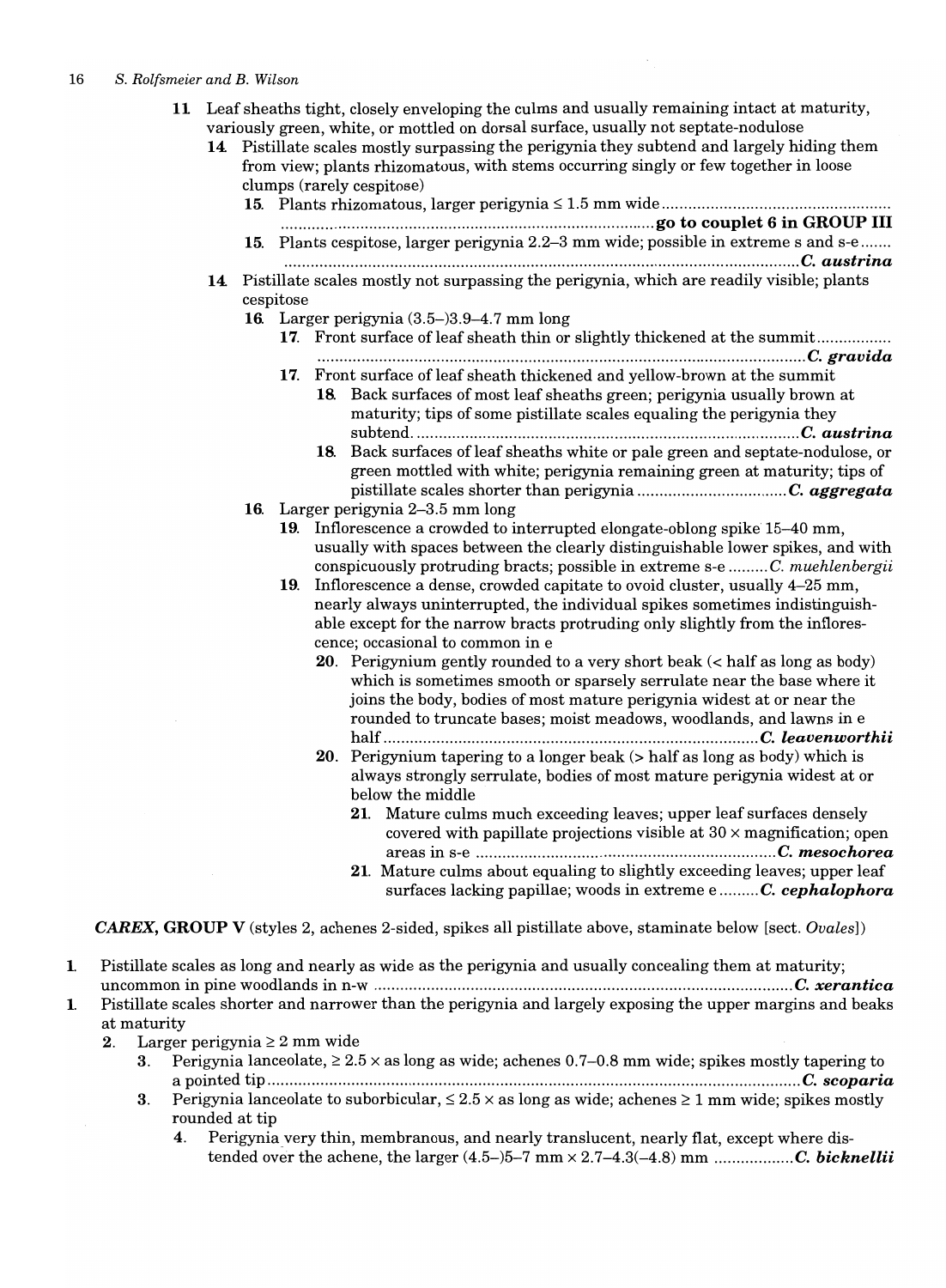

- 4. Perigynia thicker, more leathery and opaque, plano-convex (nearly flat on one side, but raised on the other), the larger  $3-4.3$  mm  $\times$  2-2.8 mm
	- 5. Larger achenes 1.3-1.5 mm wide; spikes often tapered at base, sometimes strongly so, and rounded to bluntly pointed in outline toward the tip, usually slightly separated, brown, or brown and green; perigynia bodies  $\pm$  orbicular, tapering abruptly into the beak, nerveless ventrally (or nearly so), usually ascending in the spike at maturity; scales of pistillate flowers usually slender-pointed and almost as long as the perigynia; usually in uplands but also in low, moist ground in the open ............................. C. *brevior*
	- 5. Larger achenes 1-1.25 mm wide; spikes rounded at the base as well as the top, often closely aggregated, green or drab whitish-green at maturity; perigynia bodies lanceolate to ovate, tapering gradually into the beak, ventrally 3-5 nerved over the achene (sometimes nerveless); scales of pistillate flowers more blunt or dull-pointed, reaching only to the base of the beak; low, moist meadows and upland woods ............................ C. *molesta*
- 2. Larger perigynia < 2 mm wide
	- 6. Lowermost spikes well separated to slightly overlapping, inflorescence erect to lax or nodding; achenes  $(0.9-)1.0-1.3$  mm wide; uncommon in e  $\frac{1}{2}$ 
		- 7. Base of spikes strongly clavate (wedge-shaped); perigynia bodies orbicular, tapering abruptly to the beak; possible in extreme s-e ........................................................................... C. *festucacea*
		- 7. Base of spikes rounded; perigynia bodies ovate, gradually tapering to the beak
			- 8. Inflorescence usually very lax, arching or nodding, rachis usually thin and wiry, often < 0.5 mm wide above lowest spike; broadest leaves 1.4-3 mm wide; fertile culms often with only 3 or 4 leaves, sterile culms uncommon; uncommon in low, wet woods (sometimes upland woods) in e Ys ......................................................*.............................. C. tenera*
			- 8. Inflorescence erect or slightly flexuous, rachis stiff, usually  $0.5-0.7(-1)$  mm wide above lowest spike; broadest leaves 2.5-6 mm wide; fertile culms often with 4 or more leaves, sterile culms common; possible in extreme e ...................................................... C. *normalis*
		- 6. Lowermost spikes usually distinctly overlapping, inflorescence erect; achenes 0.7-0.8 mm wide; widespread in c and e
			- 9. Perigynia 2.4-3.9 mm  $\times$  1.1-1.5 mm, 2-3  $\times$  long as wide
				- 10. Perigynia strongly spreading, their beaks stiffly recurved at maturity, wing strongly narrowed or obsolete below middle of body, strongly distended over achene; front surface of leaf sheath green except for a V-shaped white-hyaline area near the summit; occasional e and c .................................................................................................... C. *cristatella*
				- 10. Perigynia ascending, their beaks not recurved, wing-margined for entire length, not distended over the acene; front surface of leaf sheath hyaline; uncommon n and c ........... ............................................................................................................*...................... C. bebbii*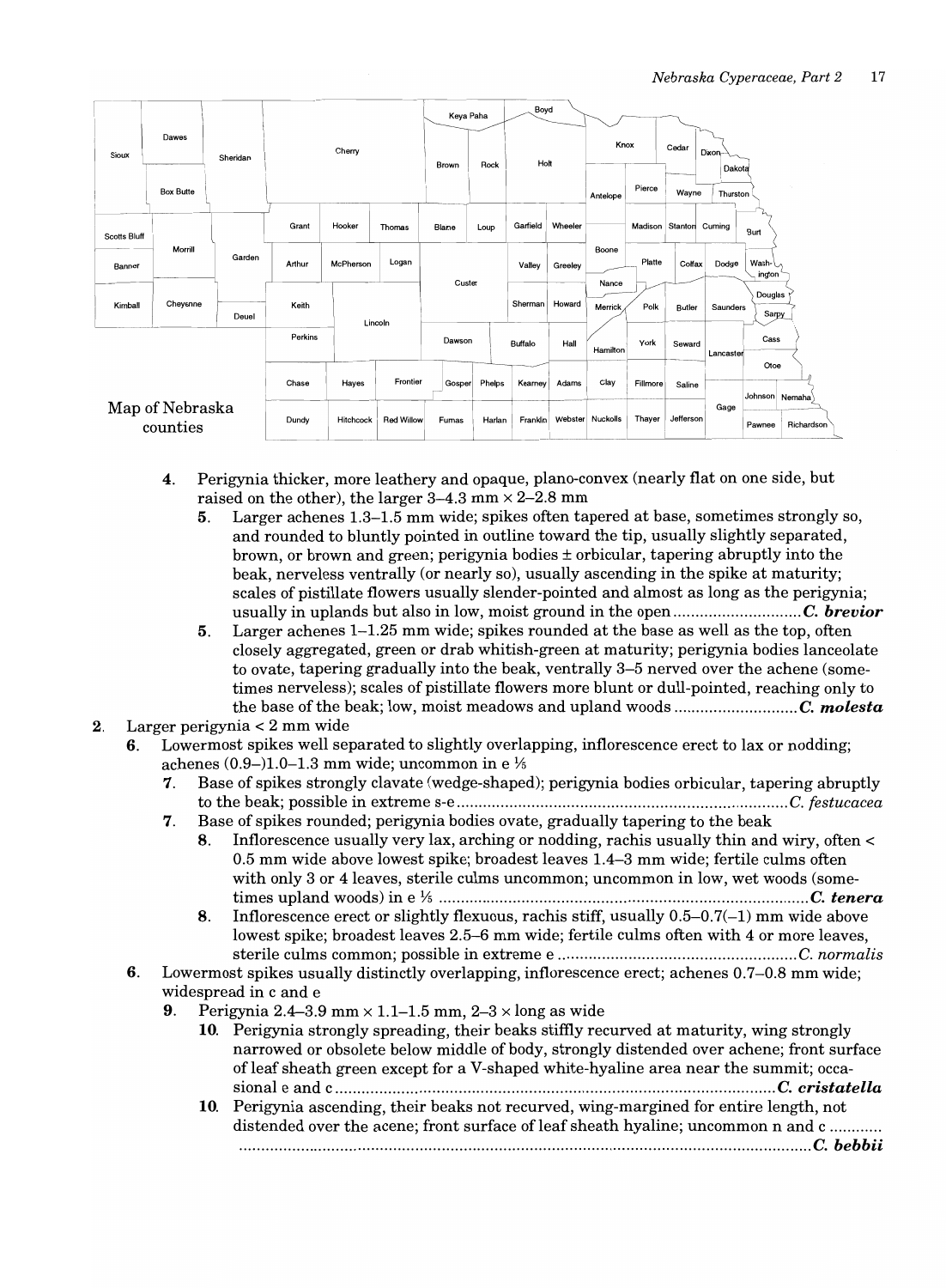- 9. Perigynia 4-5.5 mm  $\times$  1-2 mm, 2.5-4  $\times$  long as wide
	- 11 Broadest leaves 1-3 mm wide; perigynium wing-margined for entire length; wet, sandy soil in the open .................................................................................................... C. *scoparia*
	- **11** Broadest leaves 3-7 mm wide; perigynium wing strongly narrowed to obsolete below middle of body; wet, silty soil usually in floodplain woods ........................... C. *tribuloides*
- *Carex aggregata* Mack.: Occasional to frequent in woodlands and other shady areas,  $e\frac{1}{5}$ , scattered w. Evidently weedy in some areas, and probably more widespread than our records indicate. Though often treated as a variety of C. *sparganioides,* C. *aggregata* is rarely confused with that species in our area. C. *aggregata* is sometimes confused with C. *gravida* (particularly shade forms of the latter). C. *aggregata* can usually be distinguished by the leaf sheaths, which are concave, thickened, often yellow to brown at the summit of the front side, and frequently green-and-white-mottled on the dorsal surface of at least some sheaths.
- *Carex albicans* Willd. *ex* Spreng. var. *albicans [C. artitecta*  Mack.]: Occasional to common in upland oak bluff forest along the Missouri, Platte, and Big Nemaha rivers. Recent workers have merged C. *artitecta* and the eastern C. *emmonsii* into a single species; nomenclature is outlined by Rettig (1989, 1990). C. *albicans* is one of the first herbaceous plants to flower in the Spring in e Nebraska, with staminate spikes maturing as early as late March.
- *Carex albursina* Sheld.: Rare in rich oak woodlands. Known from a single population discovered in 1994 n of Omaha. Its distinctive, broad leaves resemble lily or orchid leaves. *Carex aquatilis* Wahl. var. *substricta* Kiikenth. [c. *aquatilis*  var. *altior* (Rydb.) Fern., misapplied): Locally common in Sandhills fens. The type of C. *aquatilis* var. *altior* is an

immature specimen of C. *emoryi.* Most reports of this species in the *Atlas GP* were based on C. *emoryi.* 

- *Carex atherodes* Spreng.: Occasional to locally common in marshes, wet meadows, and along pond margins in the Sandhills, and scattered locations to the w, e, and s. Many Nebraska specimens of this sedge have scattered hairs on the perigynia, a feature which has gone unreported in most manuals. Although C. *atherodes* is frequently distinguished by its pubescent sheaths, these are occasonally ± glabrous, particularly on plants growing in areas of high water fluctuation (e.g. irrigation ditches). Nonetheless, a few hairs are often still visible near the summit or on the front surface of the leaf sheaths.
- *Carex aurea* Nutt.: Occasional to locally common in wet meadows, streambanks, moist canyon bottoms in the Sandhills, along the Platte and Loup rivers, and in the Panhandle. The distinctive golden-orange perigynia of mature plants fall readily from the spikes and are infrequently represented in herbarium material.
- *Carex austrina* Mack. *[C. muhlenbergii* Schkuhr *ex* Willd. var. *australis* Olney]: Uncommon in prairie. Collected once from a prairie near Verdon in Richardson C. but likely elsewhere along our s border in s-e Nebraska. Nebraska records dotted in the *Atlas GP* represent C. *gravida* specimens with tight sheaths, which strongly resemble C. *austrina* but lack the thickened concave

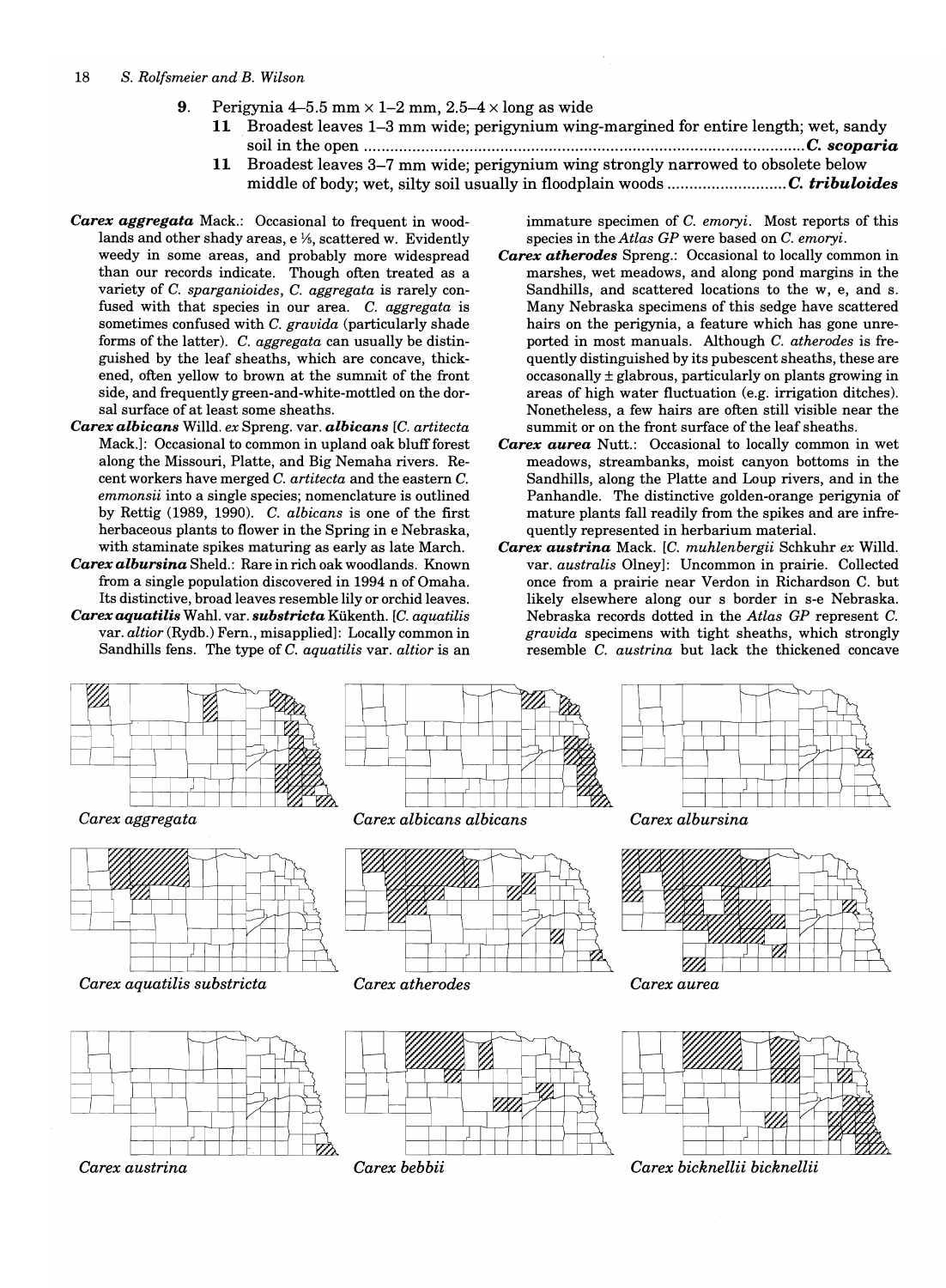sheath summits typical of that species (cf. Jones, 1994). *Carex bebbii* Olney *ex* Fern.: Uncommon in marshy areas and shores in the Sandhills and Loup River system.

- *Carex bicknellii* Britt. var. *bicknellii:* Occasional in upland prairie in s-e, scattered in mesic meadows in e Sandhills. All our plants appear to be the typical variety, which has minutely papillate leaf sheaths. The mature spikes of some plants are a distinctive orange-brown or copper color.
- *Carex blanda* Dew.: Common in woodlands, moist ravine bottoms, stream margins, shaded lawns, in e *Y2* and n, evidently absent from the Sandhills, s-w and Panhandle (except Pine Ridge).
- *Carex brachyglossa* Mack. *[C. annectens* Bickn. var. *xanthocarpa* (Bickn.) Wieg.J: Uncommon in low prairie in extreme s-e. The type of C. *annectens* is actually a specimen of C. *vulpinoidea.* C. *brachyglossa* resembles the much more common C. *vulpinoidea* but can be distinguished by its golden-colored perigynia and "tidier" appearance of the inflorescence due to the shorter perigynia beaks. Specimens keyed here should be compared with specimens of C. *vulpinoidea* if possible.
- *Carex brevior* (Dew.) Mack. *ex* Lunell: Common in upland and lowland prairie, meadows, roadside ditches, lawns, and open woodland throughout, somewhat less common w. Depauperate specimens sometimes key to C. *festucacea,* but can be distinguished by their shorter achenes (1.3-1.7 mm vs. 1.7-2 mm in C. *brevior).*
- *Carex bushii* Mack.: Uncommon in tall-grass prairie along our s border in Gage, Jefferson, and Pawnee counties; first collected in 1974.
- *Carex buxbaumii* Wahl.: Evidently rare in wet meadows in e Sandhills and along Loup River. A 1996 collection from

Howard C. is the first made in Nebraska since 1939.

- *Carex cephalophora* Muhl. *ex* Willd.: Occasional in oak bluff forest along Missouri and Big Nemaha rivers. Most Nebraska specimens referred here in the past are the similar and more widespread C. *leavenworthii,* or C. *mesochorea.*
- *Carex comosa* F. Boott: Occasional in marshes, wet meadows and drainage ditches mostly in Sandhills and vicinity, scattered e along the Elkhorn, Loup, and Platte rivers.
- *Carex conjuncta* F. Boott: Uncommon in wet riparian woods in s-e; collected only a few times and probably overlooked. Plants in the Seward C. population have arching, nearly reclining culms and resemble an overgrown C. *gravida.*
- *Carex crawei* Dew.: Occasional to common in wet meadows, mostly in the Sandhills, Loup River system, and along the Platte River. Frequently growing with and often confused for C. *granularis* and C. *tetanica.*
- *Carex cristatella* Britt.: Occasional in low moist ground, marshes, along shores, and in wet woods in e  $\frac{1}{2}$ .
- *Carex crus-corvi* Shuttlew. *ex* Kunze: Very rare in marshes and around pond margins in s-e, last collected in 1910.
- *Carex davisii* Schwein. & Torr.: Locally common in moist, wooded areas, rarely along roadsides in the e  $\frac{1}{5}$ , extending slightly westward in the Big and Little Blue river valleys.
- *Carex diandra* Schrank: Uncommon in marshes, seeps, fens, and rarely sandbars in Sandhills and the Loup River system.
- *Carex douglasii* F. Boott: Occasional in low ground, shores, sometimes upland prairie, often where slightly alkaline in wand w-c.

*Carex crawei* 



*Carex comosa Carex conjuncta*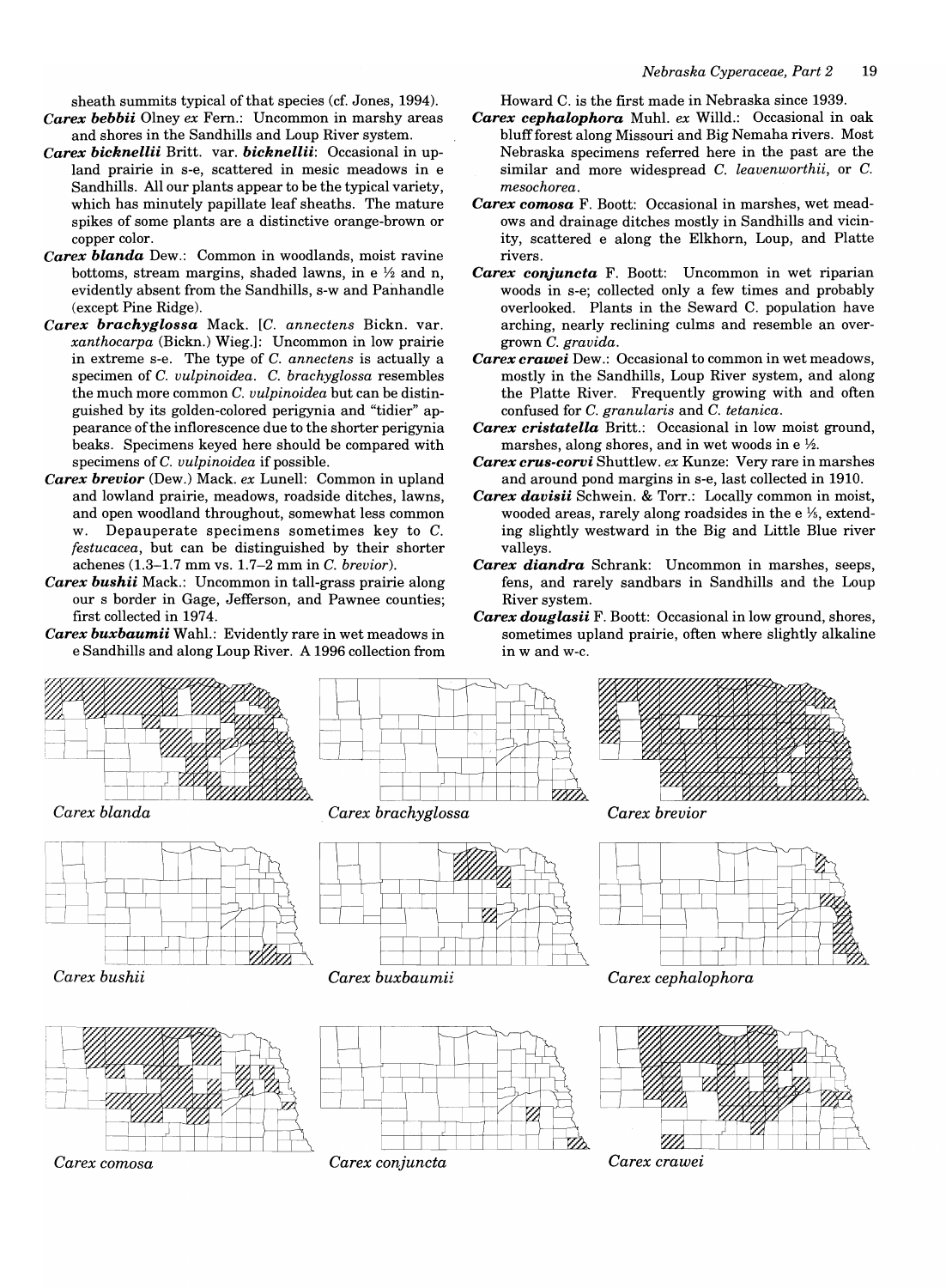- *Carex eburnea* F. Boott: Locally common in upland woods and margins, mostly along the Missouri and Niobrara River and tributaries in nand n-e, scattered s.
- *Carex eleocharis* Bailey *[C. duriuscula* C. A. Mey.): Frequent in upland prairie, along roadsides and in waste ground throughout, although rare to absent in much of e  $\frac{1}{5}$ . Very similar and sometimes merged with Eurasian C. *duriuscula* or C. *stenophylla.* In e Nebraska, this species is most likely to occur along roadsides and margins of parking lots. It is tolerant of disturbance and evidently increases in overgrazed rangeland.
- *Carex emoryi* Dew.: Streambanks, wet ditches, marshes and fens; nearly throughout, though possibly absent from s-w. Frequently confused with C. *aquatilis* and C. *stricta*  but far more common and widespread than either. In many keys, the three are separated on the basis of the shape of the mature perigynia, but specimens with mature perigynia are seldom collected, since these seem to fall from the plant soon after they are mature or are infected with galls. Standley (1989) indicates they can be reliably separated by vegetative characters alone.
- *Carex filifolia* Nutt.: Common in upland, often rocky mixedand short-grass prairie in Panhandle and adjacent s-w, and scattered e to Custer C. and along Niobrara R. This species has a short, strap-shaped structure alongside the achene, which is interpreted as a vestigial rachilla, a feature considered primitive in the genus. C. *filifolia* is one of our most economically important sedges, being one of the dominant species in most upland rangeland in the Sandhills, and it decreases with grazing. Local ranchers often call the plant "black-root".
- *Carex frankii* Kunth: Uncommon in low wet ground in extreme s-e. First collected in the State in 1974 and only

a few times since.

- *Carex granularis* Muhl. *ex* Willd. var. *haleana* (Olney) Porter: Occasional to locally common in wet meadows and low woodland in c, scattered e along Platte River. Variety *granularis* is possible in the extreme s-e, and may be distinguished by the following:
	- 1. Larger perigynia  $2-2.8$  mm  $\times$  1-1.5 mm, ascending at maturity ................................................. var. *haleana*
	- 1. Larger perigynia  $2.5-4$  mm  $\times$  1.5-2.5 mm, spreading at maturity .......................................... var. *granularis*
- *Carex gravida* Bailey: Frequent to common in upland and lowland prairie, moist meadows, streambanks, open woods and lawns through much of State, apparently absent from the Sandhills and Panhandle (except Pine Ridge). In extreme s-c and s-w, robust plants with branched inflorescences are found which frequently have ventrally nerved perigynia. These are traditionally treated as var. *lunelliana* (Mack.) Herm., but according to Reznicek (pers. comm.) the type of that variety may not be separable from typical C. *gravida.* Very variable in Nebraska, and frequently mistaken for C. *aggregata,* C. *muehlenbergii,*  or even C. *stipata.*
- *Carex grisea* Wahl. *[C. amphibola* Steud. var. *turgida* Fern.): Common in woodland and low open areas in e  $\frac{1}{4}$ . The name C. *grisea* has priority over C. *amphibola.*
- *Carex heliophila* Mack. [c. *inops* Bailey subsp. *heliophila*  (Mack.) Crins): Common in upland prairie and open woods nearly throughout, though evidently absent from most of Panhandle. Crins and Ball (1983) have submerged C. *heliophila* into western C. *inops* based on numerical analyses. Although the two overlap in most measurements, they are wholly allopatric and differ in overall appearance. C. *heliophila* is far more likely to be

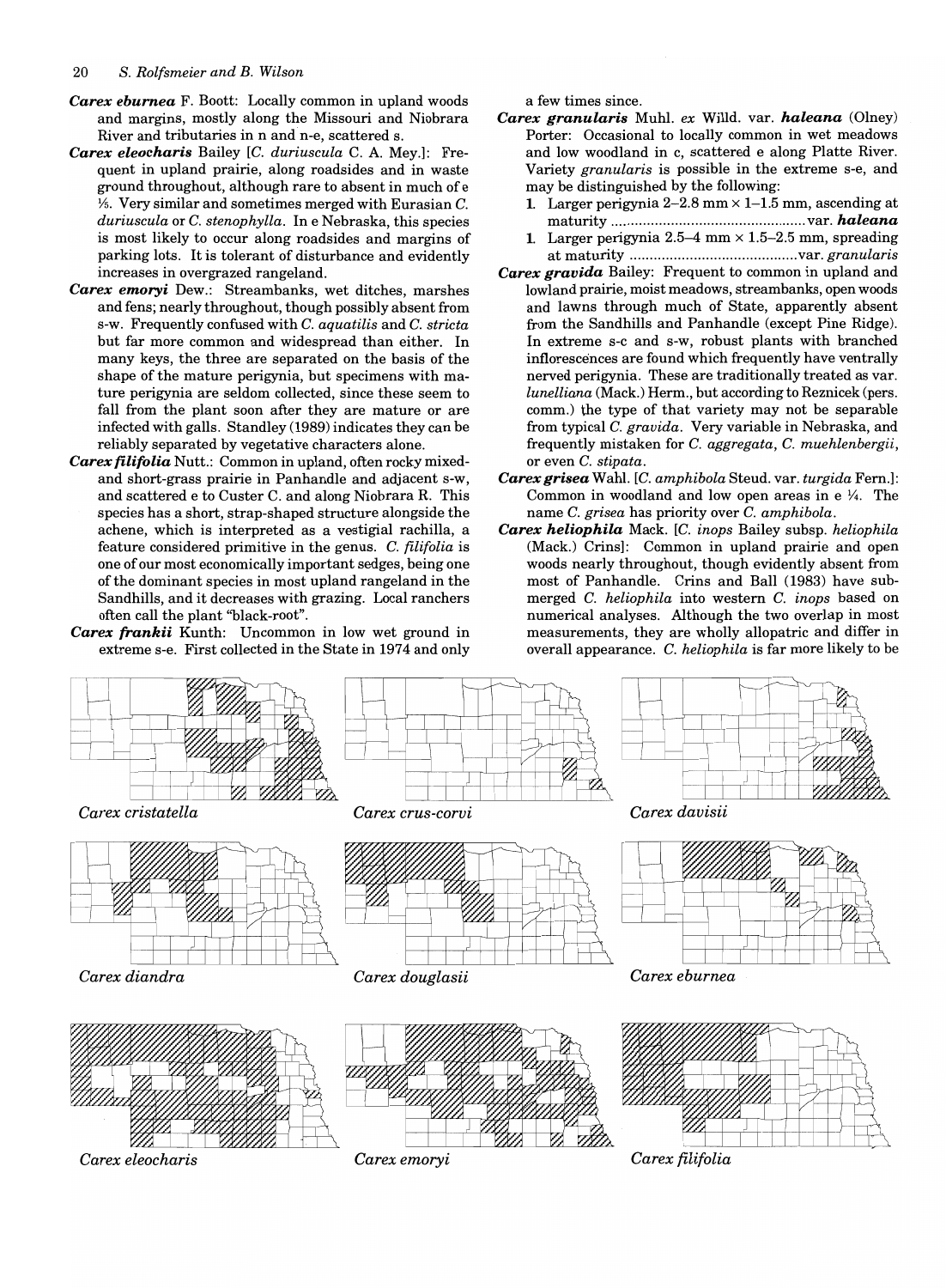confused with eastern C. *pensylvanica* in the field and in herbaria. We choose to maintain the 3 as separate species. This sedge is often a dominant constituent of upland Sandhills prairie.

- *Carex hitchcockiana* Dew.: Occasional in rich oak bluff forest along the Missouri River.
- *Carex hyalinolepis* Steud.: Uncommon in low wet ground and borders of oxbow ponds in  $e\frac{1}{2}$  and Buffalo C. Most reports of C. *lacustris* from s-e in the *Atlas GP* are referable here.
- *Carex hysteric ina* Muhl. *ex* Willd. Frequent in marshes, shores and wet woods throughout, but rare or absent in some areas.
- *Carex interior* Bailey: Occasional to locally common in wet meadows, seeps, and fens in Sandhills and Loup River system.
- *Carex jamesii* Schwein.: Occasional to locally common in rich oak bluff forest along the Missouri and Big Nemaha Rivers, from Washington C. s. Though very similar to C. *saximontana* in most respects, the two are fairly distinct in the field, where C. *jamesii* is readily distinguished by its upright culms, light green color, and preference for low, moist sites, whereas C. *saximontana* has culms that are often arching and have a bluish-green tint, and is usually found on upper slopes. C. *jamesii* may, in fact, be confused with C. *oligocarpa,* with which it often grows, in the field. The ranges of C. *jamesii* and C. *saximontana*  overlap only in the Omaha area.
- *Carex lacustris* Willd.: Occasional to locally abundant in marshes, seeps and fens in the Sandhills and scattered places in n-e and in the vicinity of Omaha.
- *Carex laeviconica* Dew.: Frequent in marshes, wet prairie, roadside ditches, and low woodlands in e  $\frac{1}{2}$ . Like C.

*atherodes,* this species may sometimes haves scattered hairs on the perigynia. The two species are sometimes difficult to distinguish. C. *laeviconica* is far more common in the e, appears to prefer fine, silty soils, and is frequently found away from permanently wet sites. C. *atherodes* is mostly restricted to the Sandhills wetlands and is rarely scattered e.

- *Carex laeviconica* x C. *trichocarpa:* Rare in disturbed ground. A sterile hybrid collected once along a roadside in Burt C., where it is at the western limit of its known range. Our specimen mostly resembles C. *laeviconica*  but has perigynia that are distinctly and evenly pubescent.
- *Carex leavenworthii* Dew.: Occasional to locally common in low woodlands, along roadsides, prairie swales, lawns, and sometimes upland prairie and woods; most common in s-e though scattered to c. The distribution of this often-overlooked sedge has been underestimated, since most Nebraska specimens have been confused with C. *cephalophora* in herbaria. The inflorescence of C. *leavenworthii* tends to have a "tidier" appearance than that of C. *cephalophora* due to the shorter perigynium beaks. The latter is usually taller and mostly restricted to upland oak woods, whereas C. *leavenworthii* mayoccur in a variety of habitats. In recent years, many collections of C. *leavenworthii* have been made in lawns, which are similar in some respects to its preferred native habitat (low, mesic, often shaded ground). Collections have been made from lawns in Beatrice, Crete, Humboldt, Kearney, Lincoln and Seward so far.
- *Carex limosa* L.: Rare in Sandhills fens. Known from a few old (ca 1890) collections from Cherry County until rediscovered there in 1992.

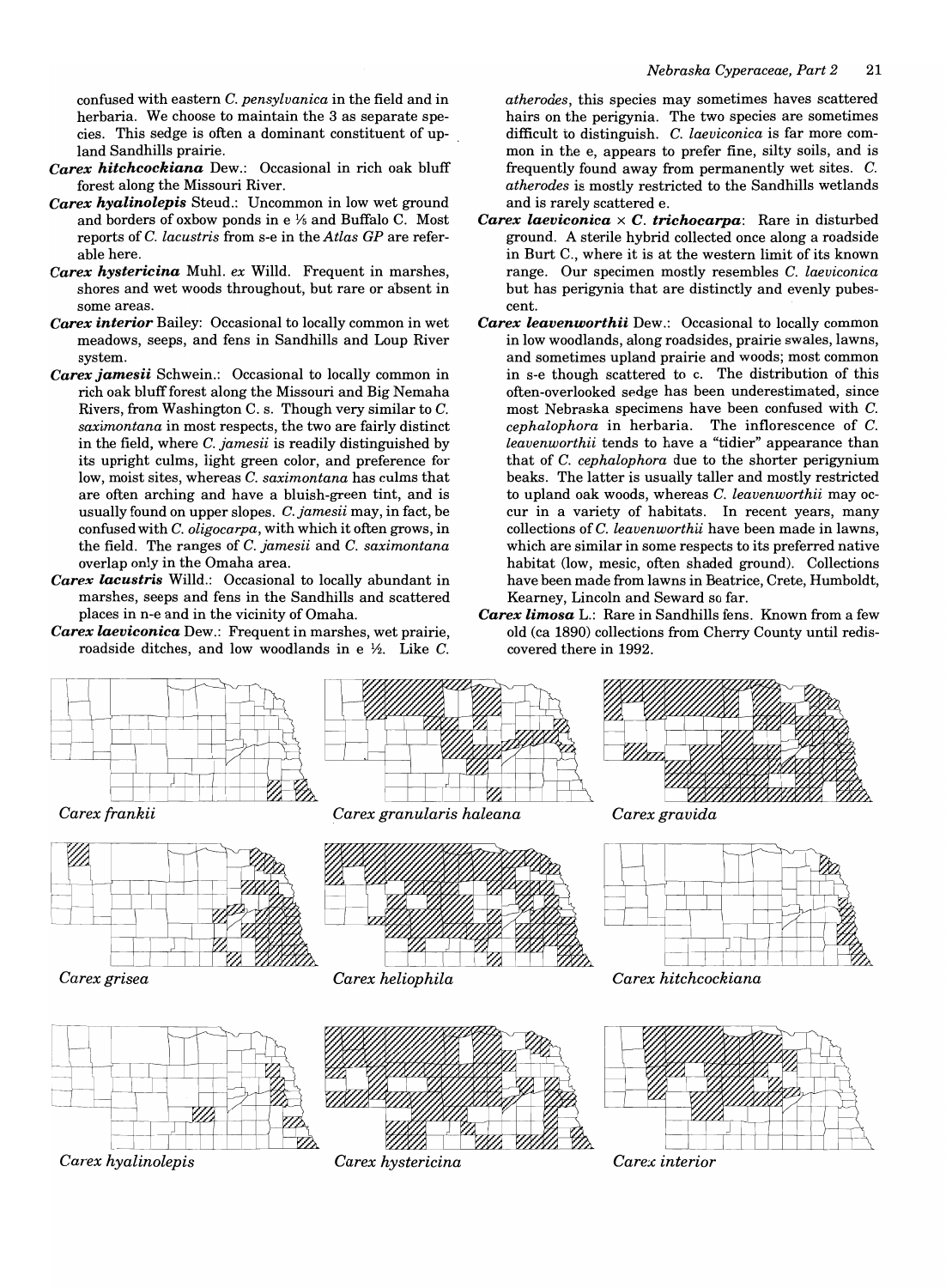- *Carex lupulina* Muhl *ex* Willd.: Rare in low, wet ground, often in floodplain woods. Known from a few sites along the Platte River from Fremont to s of Valley. The Custer C. report in the *Atlas* GP is from a fragmentary collection from 1901, fallen from a load of hay cut near Callaway.
- *Carex meadii* Dew.: Occasional to frequent in upland prairie and in low meadows; most common in e  $\frac{1}{4}$ , scattered to c. Although frequently found in upland prairie in the e, C. *meadii* is never common where it occurs. Small or depauperate plants may be confused with the related C. *tetanica,* which is normally restricted to wetter sites (such as subirrigated meadows) and is most common in c.
- *Carex melanostachya* M. Bieb. *ex* Willd.: Rare in disturbed ground along roadsides. Collected once from a roadside in Cedar C. in 1989. Our specimens appeared quite glaucous in the field, were strongly rhizomatous, and superficially resembled depauperate C. *nebrascensis.* The 3-branched styles and 3-sided achenes ofC. *melanostachya*  readily separate the two.
- *Carex mesochorea* Mack. *[C. cephalophora* Muhl. *ex* Willd. var. *mesochorea* (Mack.) Gl.]: Occasional to locally common in upland or lowland tall-grass prairie, rarely in lawns; s-e. Although common around Lincoln, the presence of this species in Nebraska had gone undetected until Stanley Jones annotated specimens in 1992. Most of our material had been identified as C. *cephalophora,*  within which this species has traditionally been submerged, though the two are amply distinct in our area. C. *mesochorea* is immediately distinguishable in the field by its habitat (prairie versus woodland), coarser habit, and culms which clearly exceed the leaves. This species usually bears a stronger superficial resemblence to C. *gravida* than to C. *cephalophora.* Although usually found

in native habitats, C. *mesochorea* was not collected in Nebraska until 1947 and may have invaded the State from the e.

- *Carex molesta* Mack. *ex* Bright: Frequent to common in moist meadows, low prairie, roadside ditches and woodlands in e  $\frac{1}{4}$ , scattered to c. This sedge is extremely variable and sometimes morphologically overlaps C. *brevior.* When growing in its typical habitat of low, moist ground in the open, C. *molesta* is often readily distinguishable by its densely crowded inflorescences of rounded spikes with spreading perigynia that remain green at maturity. In drier, upland sites, the two may be difficult to distinguish. Specimens of C. *molesta* growing in upland oak woods have a very different, more delicate appearance than well-grown plants in the open, and many of these were reported as C. *normalis* in the *Atlas* GP. The differences among these three species are covered in detail by Zager (1991).
- *Carex nebrascensis* Dew.: Common in marshes, wet meadows, pond margins and fens in wand c. The very bluegreen glaucous leaves are distinctive.
- Carex oligocarpa Schkuhr ex Willd.: Occasional in rich oak bluff forest along the Missouri and Big Nemaha rivers in extreme e.
- Carex parryana Dew. subsp. hallii (Olney) D. Murr. [C. *hallii* Olney]: Moist meadows and seeps, often where slightly alkaline; c and w. According to Murray (1969) there is a continuum of variation between C. *parryana*  and C. *hallii.* The two may be found together in the Rocky Mountains. This distinctive sedge is rarely confused with other species but is often difficult to identify because of variation in placement of the staminate flowers. It may have a single, pistillate spike, or when 2 or

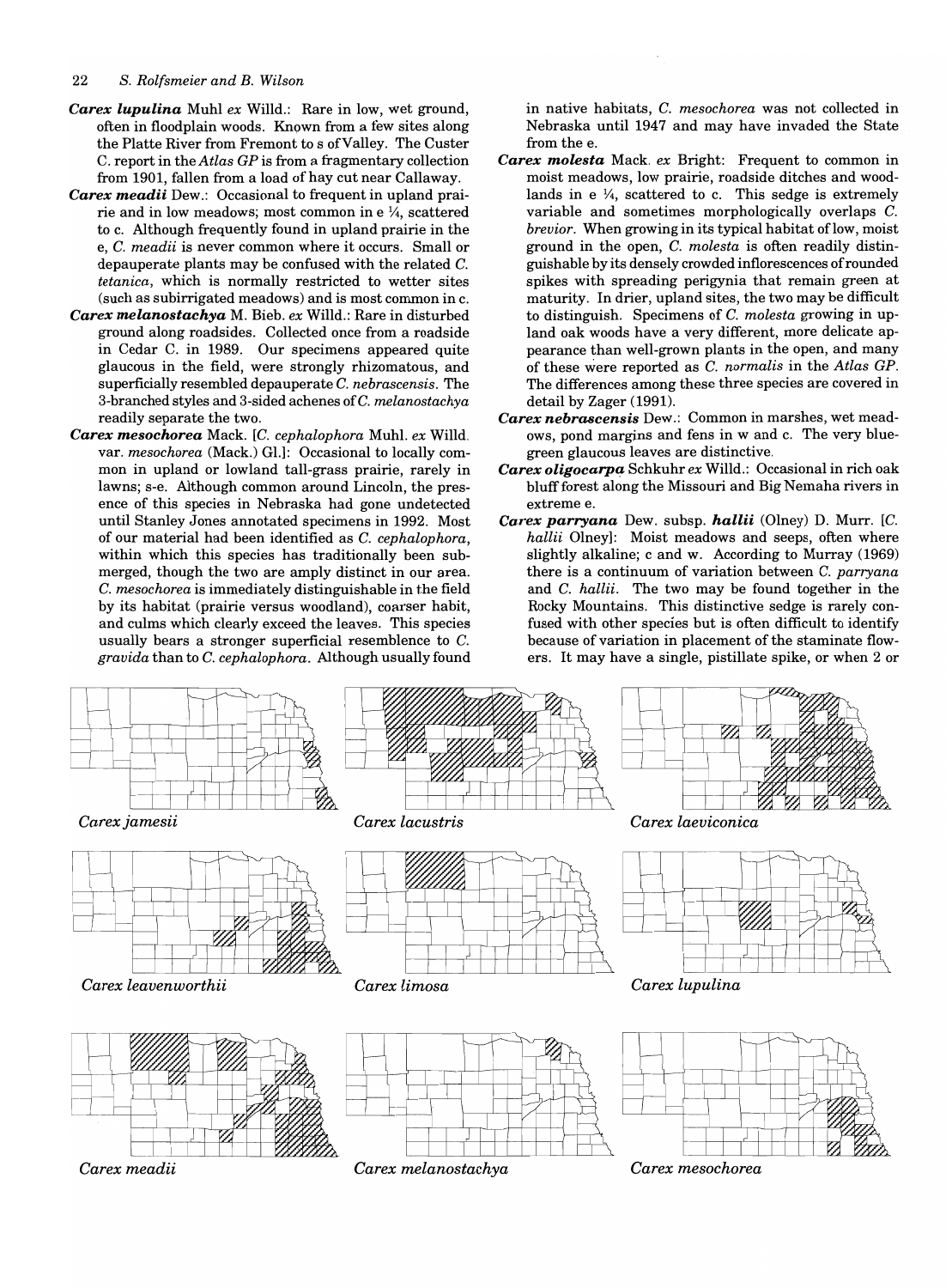more spikes are present, the terminal one may be wholly staminate, pistillate at the tip and staminate below, or have intermingled staminate and pistillate flowers.

- *Carex peckii* Howe: Occasional in upland oak woods in the Niobrara River drainage in n-c. This sedge superficially resembles C. *albicans* and may be present but overlooked in n-e.
- *Carex pellita* Muhl. *ex* Willd. [0. *lanuginosa* Michx., misapplied]: Common in marshes, wet meadows, low prairies, road ditches statewide, our commonest species. The type of C. *lanuginosa* is a specimen of C. *lasiocarpa.* Distinguishable in the vegetative stage from our other wetland sedges by the filamentous, often red-spotted and minutely scabrous front leaf sheath surfaces and leaves that are scabrous to minutely pubescent on the upper surface just above the summit of the sheath.
- *Carex praegracilis* W. Boott: Frequent to common in mesic meadows, low prairie, roadsides, and occasionallly uplands, often in alkaline soil; throughout, though rare to uncommon in  $e\frac{1}{4}$ .
- *Carex prairea* Dew. *ex* Wood: Occasional to locally common in wet meadows, fens and seeps in the Sandhills. Commonly forming large tussocks with arching culms in fens.
- *Carex radiata* (Wahl.) Small *[C. rosea* Schkuhr, misapplied]: Evidently rare in wet floodplain woods; collected once near Fremont in 1979 (Rothenberger 1996) and relocated there in 1995. The type of C. *rosea,* a name long applied to this species, is actually a specimen of  $C$ . *convoluta.* Nomenclatural changes are outlined by Webber and Ball (1984). This species is very similar to the next and should be sought elsewhere in e Nebraska.
- *Carex rosea* Schkuhr *ex* Willd. [0. *convoluta* Mack.]: Occasional to common in upland oak woods in  $e\frac{1}{6}$ . All reports

of 0. *convoluta* and C. *rosea* in the *Atlas GP* represent this species.

- *Carex rossii* F. Boott: Occasional to frequent in upland pine woods in the Panhandle. Prior to 1991, this species was known from two collections made in the Pine Ridge in 1940. Recent field work has proven it to be relatively common there and in pine stands from the Wildcat Hills southward. C. *rossii* is extremely easy to overlook, since it commonly produces only basal culms which are barely visible among the leaves ..
- *Carex sartwellii* Dew.: Occasional in wet meadows in the Sandhills and along the Platte River. This sedge resembles C. *praegracilis* but can be distinguished by the green sheath fronts. It is far less commonly collected than C. *praegracilis.*
- *Carex saximontana* Mack.: Common in pine woods in Niobrara River drainage and Panhandle, also in oak woods along the Missouri River in n-e and in the Omaha area. This species is far more common than indicated by the *Atlas GP,* but it is easily overlooked since the perigynia are often hidden from view by the lowermost pistillate scale.
- *Carex scoparia* Schkuhr *ex* Willd. Frequent to common in marshes, wet meadows and shores, usually in sandy soil; mostly in the Sandhills and along the Loup and Platte rivers, scattered and uncommon in s-e. This species is often mistakenly identified as C. *tribuloides,* probably because some treatments use the green sheath fronts as a means of separating the two. Many of our specimens of C. *scoparia* have sheath fronts that are mostly green with at most a slender hyaline stripe down the middle. The two are more consistently separated by leaf width and the shape of the spikes. C. *scoparia* usually occurs in

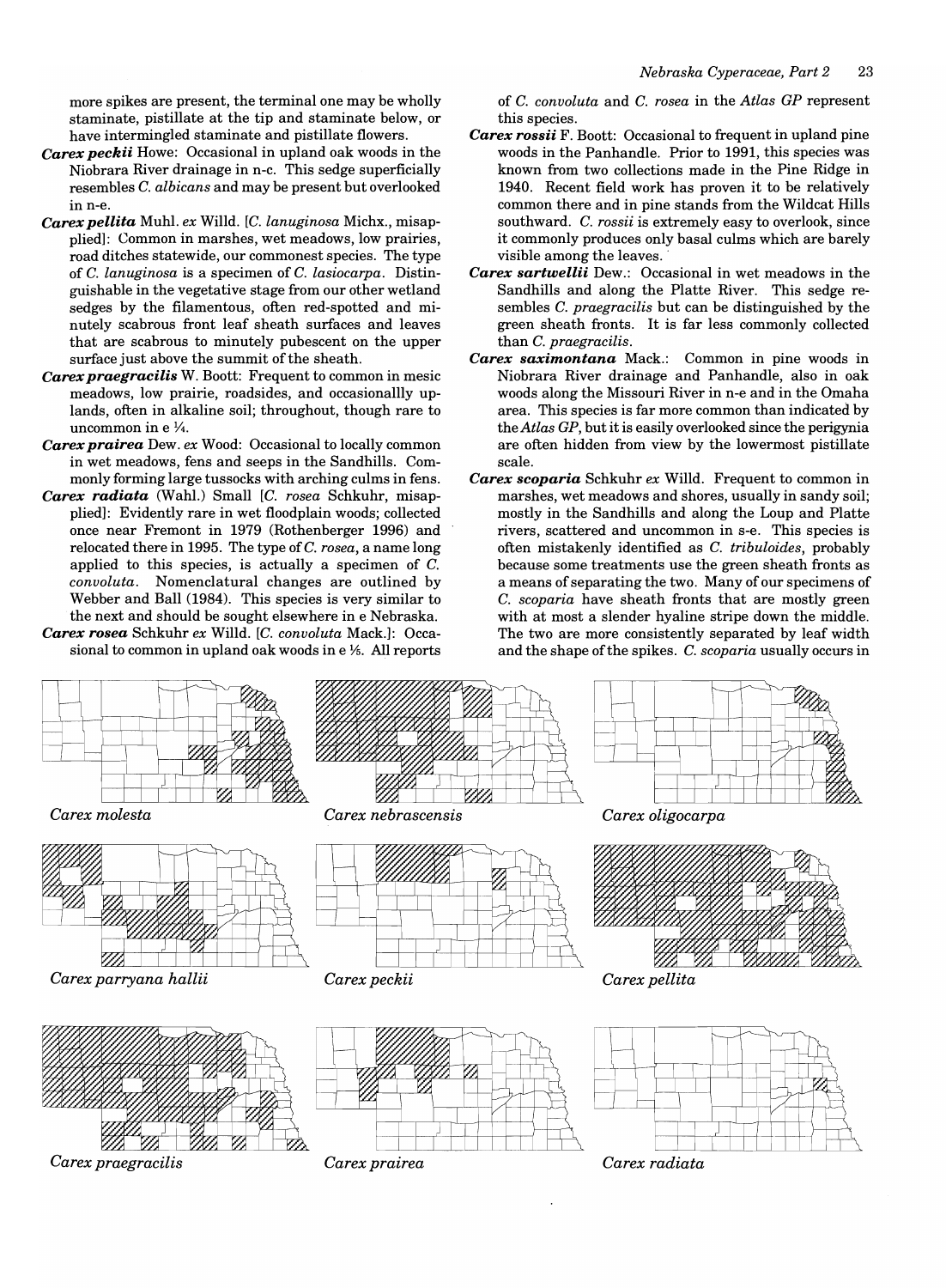

sandy soils and is almost always found in the open, whereas the far less common C. *tribuloides* prefers finer soils and is usually found in shade.

- *Carex sparganioides* Willd.: Occasional in moist, rich oak bluff forest along the Missouri R. in extreme e.
- *Carex sprengelii* Dew. *ex* Spreng.: Occasional to locally abundant in upland and lowland woods in n *Y2,* uncommon in s-e. This sedge is frequent in upland pine and oak woods in the n, and in n-e Nebraska it is often a dominant ground cover in the oak bluff forest along the Missouri River; s of Omaha it becomes uncommon to rare and is unknown from some sites such as Indian Cave State Park. It is locally common in the Salt Creek drainage and along the Big Nemaha River.
- *Carex squarrosa* L.: Rare and evidently introduced in wet ground along railroad tracks w of Lincoln. Collected once, in 1887, and almost certainly now extirpated.
- *Carex stipata* Muhl. *ex* Willd.: Common in marshes and along streams and wet ditches, sometimes in wet woods; nearly throughout, evidently absent from most of the Panhandle. The beaks of the spreading perigynia give the inflorescence a "prickly" appearance.
- *Carex tenera* Dew. var. *echinodes* (Fern.) Wieg.: Uncommon to locally common in wet woodlands, occasionally in upland woods, in  $e^{i\frac{\pi}{3}}$ . This infrequently collected sedge is locally common in floodplain forest along the Platte River e of Columbus. In some woods it is among the most conspicuous sedges with tall, slender arching culms with lax, nodding inflorescences and well-separated spikes. It also occurs in upland woods in the e, where it is generally smaller, with flexuous (but not nodding) inflorescences that are slightly more crowded. Most collections of these have been mistakenly identified as C. *normalis.*
- *Carex tetanica* Schkuhr: Occasional in wet meadows in the Sandhills, the Loup River system, and along the Platte River, evidently scattered w. Frequently mistaken for C.

*crawei* and C. *granularis* in herbaria, and often found growing with both in the field. Robust specimens may be confused with C. *meadii,* but they are not usually found growing with that species.

- *Carex texensis* (Torr.) Bailey: Rare in oak woods and lawns. Collected twice in woods in extreme s-e and once in a lawn in Kearney (Buffalo C.). This species (like C. *leavenworthii)* may be introduced in lawns and could appear elsewhere in the State.
- *Carex tribuloides* Wahl.: Uncommon to locally common in low moist ground, usually in floodplain woods but sometimes in the open; mostly s-e Nebraska, though scattered to the c, evidently uncommon throughout, except in the Big Blue River drainage where locally common. Frequently confused with C. *scoparia;* see comments under that species.
- *Carex umbellata* Schkuhr *ex* Willd. [including C. *microrhyncha* Mack.): Apparently rare in upland prairie in extreme s-e, but exceedingly inconspicuous and likely more widespread. First collected near Rulo by Ronald McGregor in 1992.
- *Carex utriculata* F. Boott *[C. rostrata* Stokes *ex* Willd, misapplied): Rare in marshes in the n Sandhills. Collections housed at the University of Nebraska at Kearney and made in Brown and Cherry C. in 1971 were evidently overlooked during preparation of the *Atlas GP* and the *Flora GP.*
- *Carex vulpinoidea* Michx.: Common in marshes, wet meadows, streambanks, and shores nearly throughout, though evidently uncommon or absent in much of the Panhandle.
- *Carex xerantica* Bailey: Occasional on upper slopes of pine woodlands in n-w. The large pistillate scales give the spikes a pale whitish-brown cast more typical of immature speceimens of C. *praegracilis* than our other members of section *Ovales.*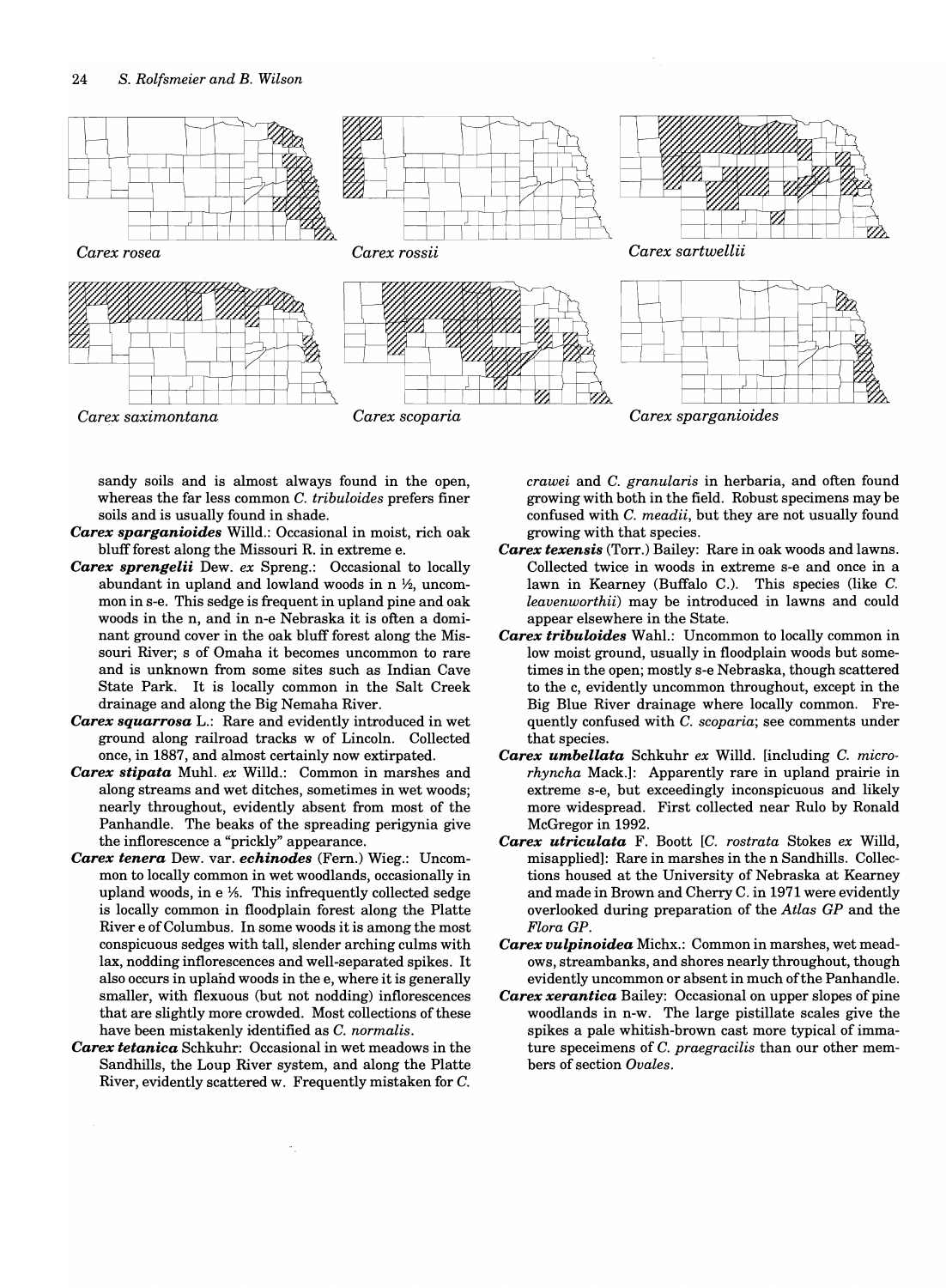

### *SCLERIA* BERG. (NUT-RUSH)

(Ours) perennial herbs; culms 3-angled; flowers unisexual (monoecious), the I-flowered pistillate spikelet usually mixed with clusters of staminate spikelets, perianth lacking, achene spherical, whitish, bony, subtended by a disk (hypogium) covered with a white crust.

*Seleria triglomerata* Michx.: Rare in sandy, lowland tallgrass prairie. First collected in 1997 near the Platte River close to Yutan in Saunders County.

### **EXCLUDED SPECIES**

- *Carex crinita* Lam. was reported from Cass C. in the *Atlas GP*, based on a specimen which is part of a collection likely made in Illinois and mistakenly attributed to Nebraska.
- *Carex festucacea* Muhl. *ex* Willd. was reported from Richardson C. by both the *Atlas GP* and Rothrock (1991), based on an unusually small specimen of C. *brevior.* It could appear there.
- *Carex gracilescens* Steud. was reported for Pawnee C. by Bryson (1980) based on an atypical specimen ofC. *blanda.*  C. *gracilescens* can be distinguished from that species by its conspicuous dark reddish coloration at the base of the plant.
- C. *haydenii* Dew. was reported from Lincoln C. in the *Atlas GP* based on an immature specimen of C. *nebrascensis.*
- C. *muehlenbergii* Schkuhr *ex* Willd. var. *enervis* F. Boott was reported from e Nebraska and Dawes C., based mostly on specimens of C. *aggregata* and C. *gravida* with tight sheaths. A specimen annotated as this species by S. Jones appears to be an overly mature C. *cephalophora.*  C. *muehlenbergii* var. *enervis* is possible in the extreme se. Plants keying here should be checked against Jones (1994) and herbarium material if possible.
- *Carex normal is* Mack. was reported from e Nebraska in the *Atlas GP* based on specimens of C. *molesta* and C. *tenera*  from upland woods. C. *normalis* can usually be separated from the former by its narrower perigynia and from the latter by its wider leaves, but is quite variable. Specimens keying here should be checked against specimens

in a reliable herbarium.

- *Carex siccata* Dew. [c. *foenea* Willd., misapplied] was reported in the *Atlas GP* from Loup C. based on a specimen of C. *praegracilis.*
- *Carex stricta* Lam. was reported from much of the State, based on specimens of C. *emoryi.* C. *stricta* could be present in fens in the n-e. Standley (1989) reported it from n Nebraska, but did not cite a specimen. It was not found in Sandhills fens during an intensive survey in 1996 and is excluded pending confirmation of the Nebraska report.
- *Carex trichocarpa* Muhl. *ex* Willd. was reported for the State in the *Flora GP,* based on a hybrid of this species with C. *laeviconica.* C. *trichocarpa* could be present in extreme e Nebraska.

### **ACKNOWLEDGMENTS**

We would like to thank Dr. Anton Reznicek of the University of Michigan for his many helpful suggestions and annotation of herbarium material for this study; Dr. Gary Larson, South Dakota State University; and Dr. Ronald McGregor, University of Kansas, who provided helpful comments on earlier versions of the manuscript. We also thank Drs. Robert Kaul, UNL, and David Sutherland, UNO, for their patience and numerous suggestions through numerous revisions and delays over the two years this paper was in press.